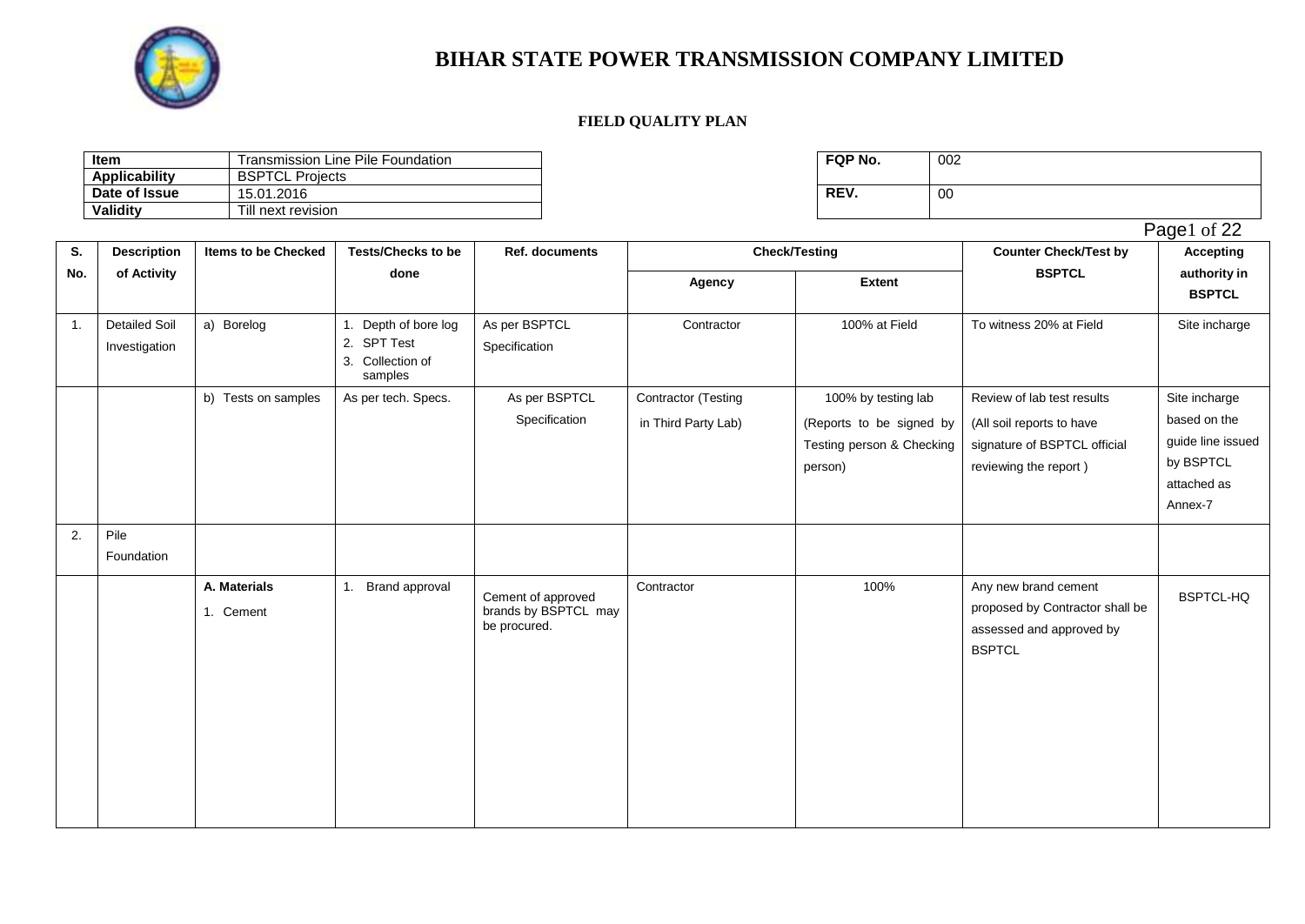

### **FIELD QUALITY PLAN**

| <b>Item</b>          |                        | Transmission Line Pile Foundation |                                              |                                                                                 | FQP No.                                                                        | 002                                                                                                                                                                                                                                       |               |
|----------------------|------------------------|-----------------------------------|----------------------------------------------|---------------------------------------------------------------------------------|--------------------------------------------------------------------------------|-------------------------------------------------------------------------------------------------------------------------------------------------------------------------------------------------------------------------------------------|---------------|
| <b>Applicability</b> | <b>BSPTCL Projects</b> |                                   |                                              |                                                                                 |                                                                                |                                                                                                                                                                                                                                           |               |
| Date of Issue        | 15.01.2016             |                                   |                                              |                                                                                 | REV.                                                                           | 00                                                                                                                                                                                                                                        |               |
| Validity             | Till next revision     |                                   |                                              |                                                                                 |                                                                                |                                                                                                                                                                                                                                           |               |
|                      |                        |                                   |                                              |                                                                                 |                                                                                |                                                                                                                                                                                                                                           | Page2 of 22   |
|                      |                        | 2. Physical tests                 | As per document at<br>Annexure-I of this FQP | Samples to be taken jointly<br>with BSPTCL and tested at<br>BSPTCL approved lab | Review of 100% MTC's<br>and one sample for every<br>Batch No. of Manufacturer. | 100% review of lab test results<br>and MTC Test results shall be sent<br>by the Lab, by E mail directly to<br>BSPTCL; further, hard Copy of<br>Test Certificate shall also be sent<br>by the Lab directly to BSPTCL by<br>Postal Address. | Site Incharge |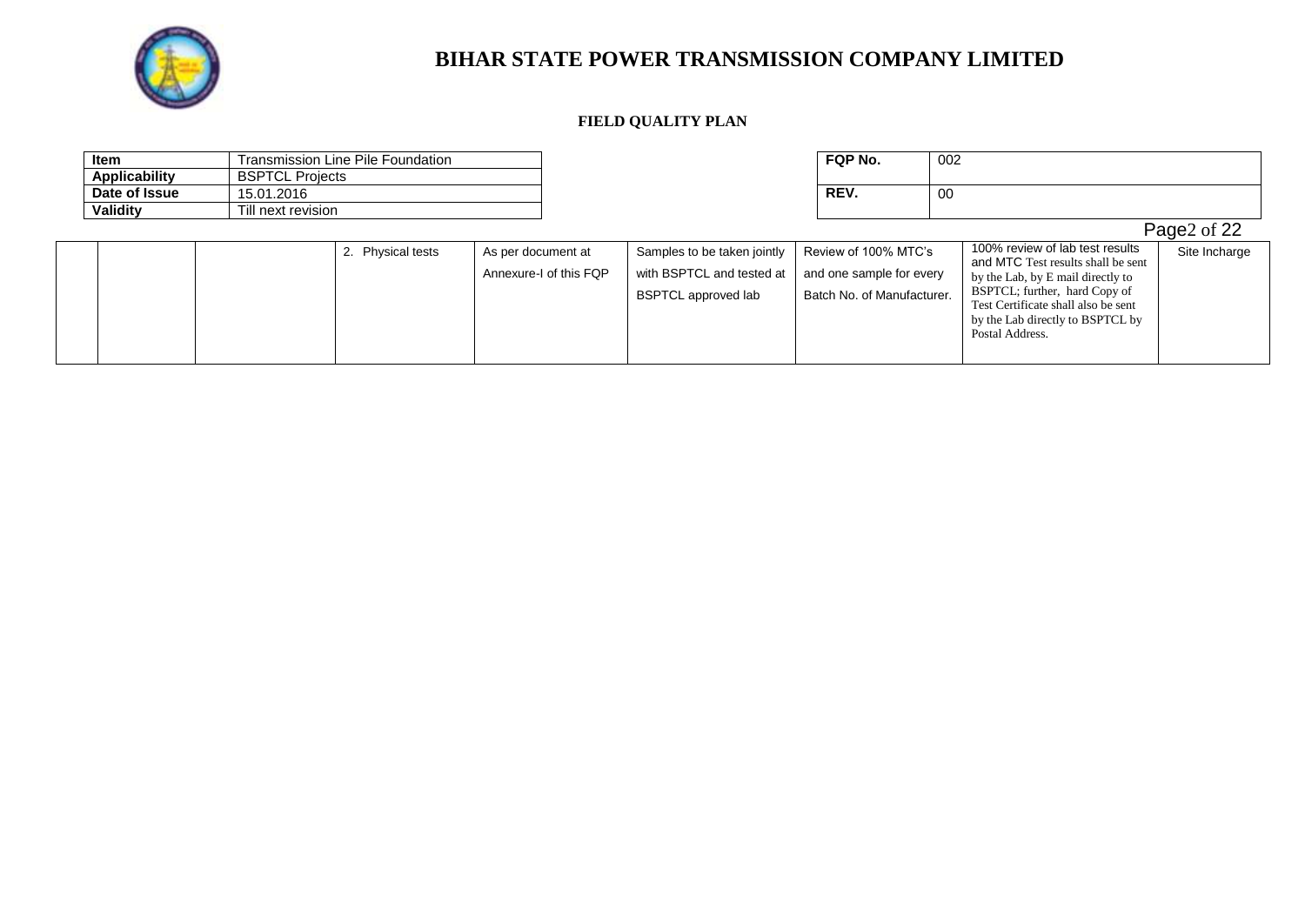

### **FIELD QUALITY PLAN**

| Item          | Transmission Line Pile Foundation | <b>FQP No.</b> | 002 |
|---------------|-----------------------------------|----------------|-----|
| Applicability | <b>BSPTCL</b><br>Proiects         |                |     |
| Date of Issue | 15.01.2016                        | REV.           | 00  |
| Validity      | Till next revision                |                |     |

| FQP No. | 002 |
|---------|-----|
| REV.    | 00  |

Page3 of 22

| S.  | <b>Description</b> | <b>Items to be Checked</b>   | <b>Tests/Checks to be</b>                                 | <b>Ref. documents</b>                                                                                                                                              |                          | <b>Check/Testing</b>                                                                                                                                                                                                    | <b>Counter Check/Test by</b>                                                                                                                                                                                                                                | <b>Accepting</b>              |
|-----|--------------------|------------------------------|-----------------------------------------------------------|--------------------------------------------------------------------------------------------------------------------------------------------------------------------|--------------------------|-------------------------------------------------------------------------------------------------------------------------------------------------------------------------------------------------------------------------|-------------------------------------------------------------------------------------------------------------------------------------------------------------------------------------------------------------------------------------------------------------|-------------------------------|
| No. | of Activity        |                              | done                                                      |                                                                                                                                                                    | Agency                   | <b>Extent</b>                                                                                                                                                                                                           | <b>BSPTCL</b>                                                                                                                                                                                                                                               | authority in<br><b>BSPTCL</b> |
|     |                    |                              | 3. Chemical Tests<br>Chemical<br>composition of<br>Cement | $-do-$                                                                                                                                                             | Contractor               | Review of all MTC's                                                                                                                                                                                                     | 100% review of MTC test<br>results                                                                                                                                                                                                                          | Site Incharge                 |
|     |                    | 2. a) Reinforcement<br>Steel | 1. Source approval                                        | May be procured either<br>from main producers<br>directly or through the<br>authorised dealers<br>who can produce MTC<br>from main producers<br>with traceability. | Contractor               | 100%                                                                                                                                                                                                                    | Material shall be supplied from<br>Main producers / authorized<br>dealers.                                                                                                                                                                                  | Site incharge.                |
|     |                    |                              | 2. Physical and<br>Chemical analysis<br>test              | As per annexure-2 of<br>this FQP                                                                                                                                   | Contractor to submit MTC | 100% MTC<br>One sample* / 500 MT /<br>Manufacturer shall be<br>jointly sealed by BSPTCL<br>and tested at BSPTCL<br>approved Lab.<br>*Note: All sizes of 10mm and<br>above shall be taken for<br>testing in every 500MT. | 100% review of MTC.<br>Review of lab test results.<br>Test results shall be sent by the<br>Lab, by E mail directly to<br><b>BSPTCL; further, hard Copy of</b><br>Test Certificate shall also be sent<br>by the Lab directly to BSPTCL<br>by Postal Address. | Site Incharge                 |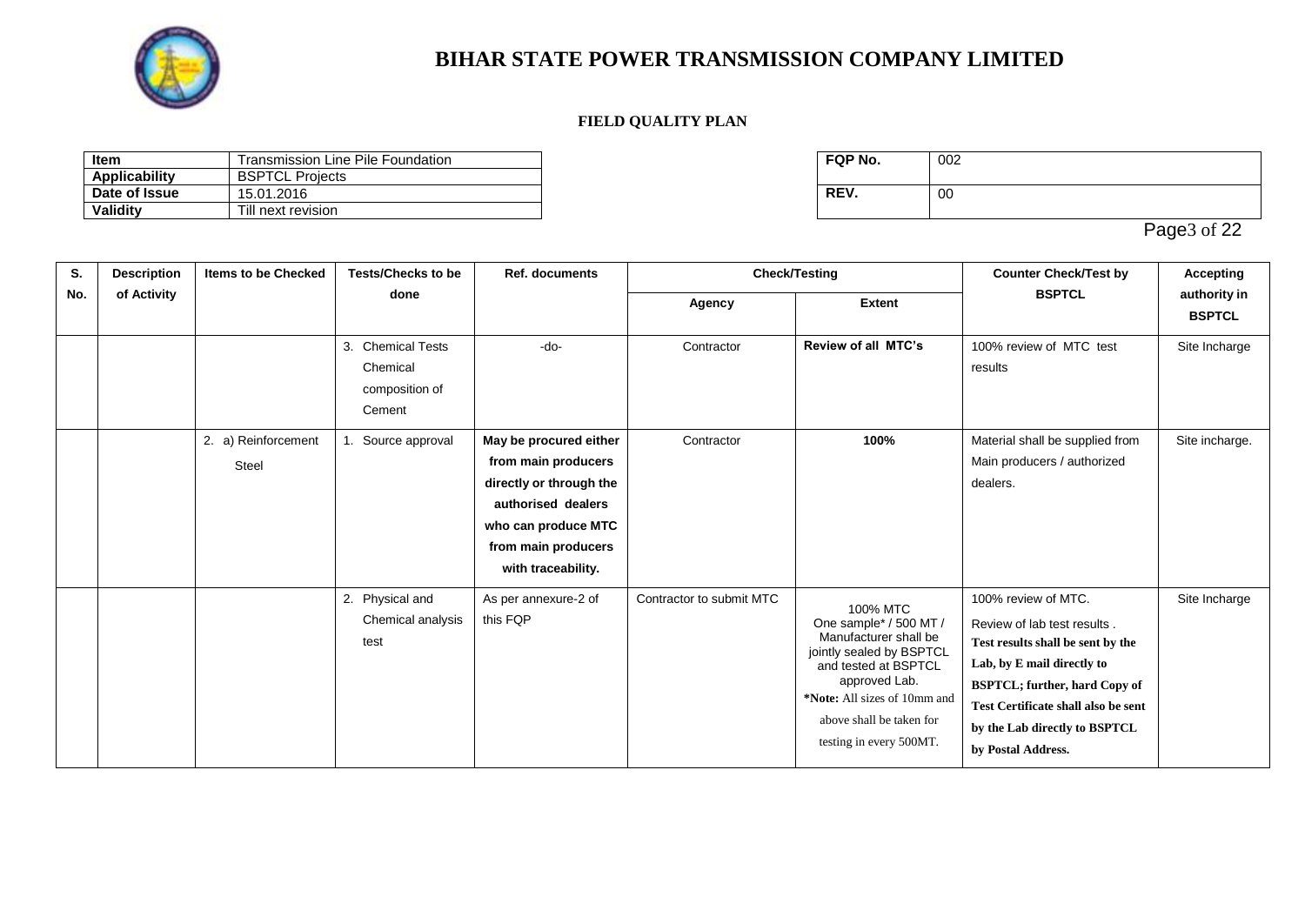

#### **FIELD QUALITY PLAN**

| ltem<br>Line Pile Foundation<br>Transmission |                           | FQP No. | 002 |
|----------------------------------------------|---------------------------|---------|-----|
| <b>Applicability</b>                         | <b>BSPTCL</b><br>Projects |         |     |
| Date of Issue                                | 15.01.2016                | REV.    | 00  |
| Validity                                     | Till next revision        |         |     |

| FQP No. | 002 |
|---------|-----|
| REV.    | 00  |

**S. No. Description of Activity Items to be Checked Tests/Checks to be done Ref. documents Check/Testing Counter Check/Test by BSPTCL Accepting authority in BSPTCL Agency Extent** 2.b) MS Liner ( before Fabrication) 1. Source approval From main producers. (May be procured from any supplier which gives main producer MTC.) Contractor As proposed by Contractor To review the proposal based on the documents. Site In-charge. 2. Physical and Chemical analysis test As per annexure-6 of this FQP Contractor to submit MTC | All MTC's | 100% review of MTC | Site In-charge 2.c) M.S. Liner (after fabrication) a) Diameter As per construction drawings. Contractor | 100% 100% 100% Site In-charge b) Painting As per Specification Contractor 100% 100% 100% Site In-charge 3. Coarse Aggregates 1. Source approval Source with materials meeting BSPTCL **Specification** Contractor **Proposed by the** Contractor, indicating the location of the quarry and based on the test results of Joint samples tested in BSPTCL approved lab To review the proposal based on the documents Project Incharge. Once approved, the particular quarry shall be used for all the running

Page4 of 22

Contracts under various Packages.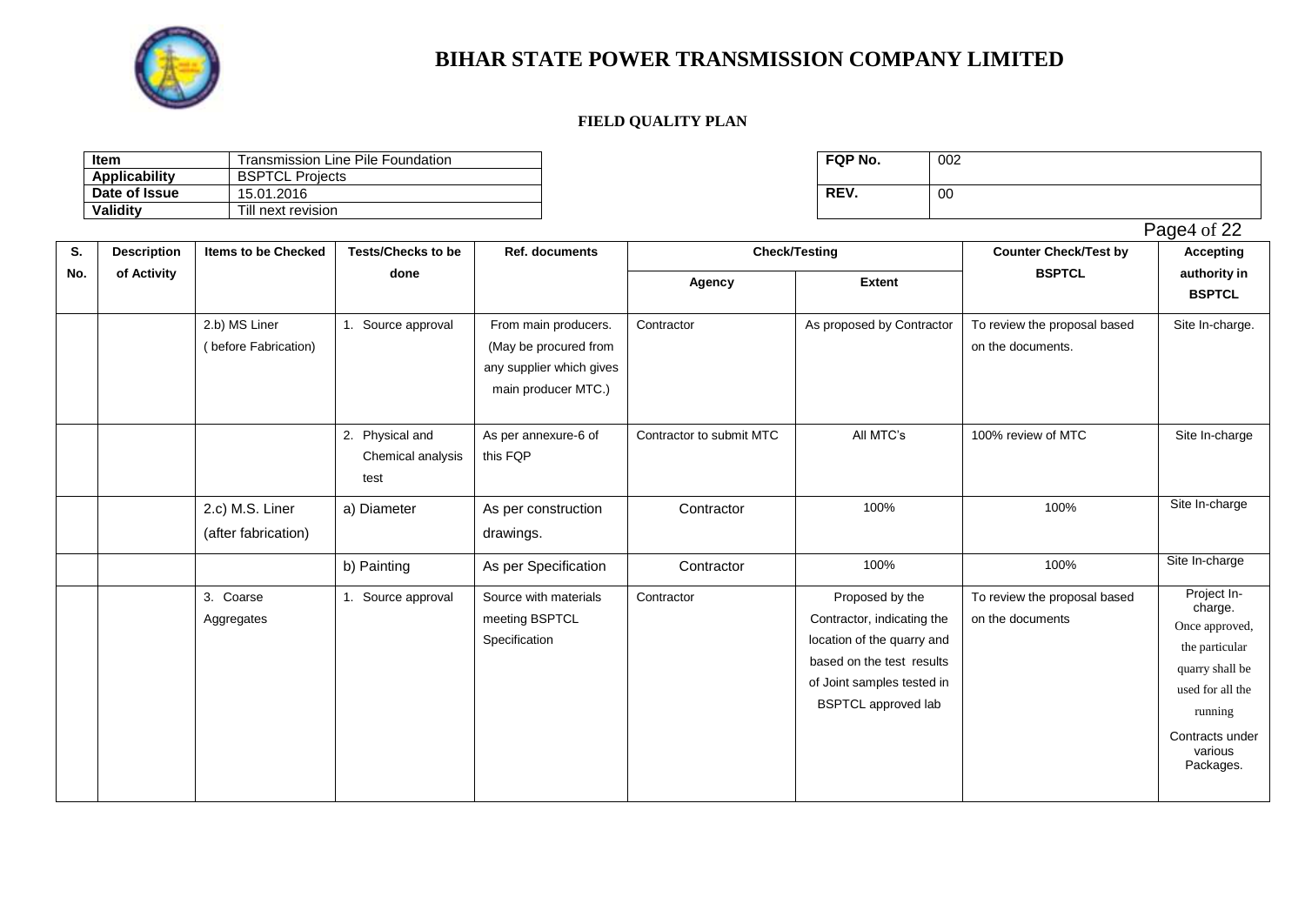

### **FIELD QUALITY PLAN**

| Item          | Transmission Line Pile Foundation | <b>FQP No.</b> | 002 |
|---------------|-----------------------------------|----------------|-----|
| Applicability | <b>BSPTCL</b><br>Proiects         |                |     |
| Date of Issue | 15.01.2016                        | REV.           | 00  |
| Validity      | Till next revision                |                |     |

| FQP No. | 002 |
|---------|-----|
| REV.    | 00  |

Page5 of 22

| S.  | <b>Description</b> | <b>Items to be Checked</b> | <b>Tests/Checks to be</b> | <b>Ref. documents</b>                                    | <b>Check/Testing</b> |                                                                                                                                                           | <b>Counter Check/Test by</b>                                                                                                                                                                           | <b>Accepting</b>                                                                                                                                     |
|-----|--------------------|----------------------------|---------------------------|----------------------------------------------------------|----------------------|-----------------------------------------------------------------------------------------------------------------------------------------------------------|--------------------------------------------------------------------------------------------------------------------------------------------------------------------------------------------------------|------------------------------------------------------------------------------------------------------------------------------------------------------|
| No. | of Activity        |                            | done                      |                                                          | Agency               | <b>Extent</b>                                                                                                                                             | <b>BSPTCL</b>                                                                                                                                                                                          | authority in<br><b>BSPTCL</b>                                                                                                                        |
|     |                    |                            | 2. Physical tests         | As per document at<br>Annexure-3 of this FQP             | Contractor           | One sample per 200 cum<br>or part thereof, Samples<br>to be tested by<br><b>Contractor in BSPTCL</b><br>accepted lab.                                     | 100% review of lab test results<br>Out of these 100% samples,<br><b>BSPTCL shall witness at TPL,</b><br>5 samples selected at<br>random, spread during the<br>overall execution period of<br>contract. | Site In-charge                                                                                                                                       |
|     |                    | 4. Fine aggregate          | 1. Source approval        | Source with materials<br>meeting BSPTCL<br>Specification | Contractor           | Proposed by the<br>Contractor, indicating the<br>location of the quarry and<br>based on the results of<br>Joint samples tested in<br>BSPTCL approved lab. | To review the proposal based<br>on the documents.                                                                                                                                                      | Project In-<br>charge.<br>Once approved,<br>the particular<br>source shall be<br>used for all the<br>running contracts<br>under various<br>Packages. |
|     |                    |                            | 2. Physical test          | As per Annexure-4 of<br>this FQP                         | Contractor           | One sample per 200 cum<br>or part thereof, Samples<br>to be tested by<br><b>Contractor in BSPTCL</b><br>accepted lab.                                     | 100% review of lab test results<br>Out of these 100% samples,<br><b>BSPTCL shall witness at TPL,</b><br>5 samples selected at<br>random, spread during the<br>overall execution period of<br>contract. | Site In-charge                                                                                                                                       |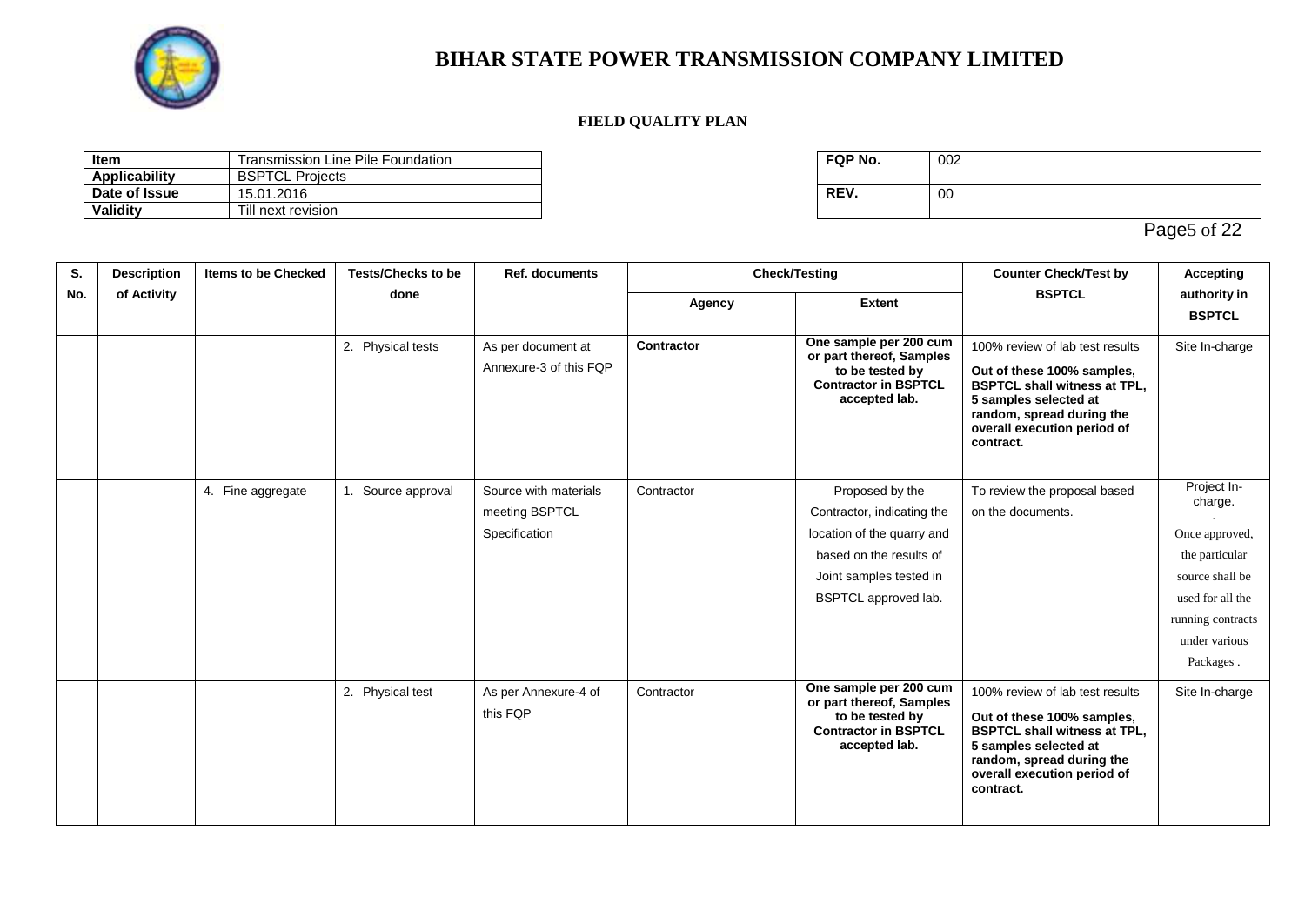

### **FIELD QUALITY PLAN**

| Item          | Transmission Line Pile Foundation | <b>FQP No.</b> | 002 |
|---------------|-----------------------------------|----------------|-----|
| Applicability | <b>BSPTCLF</b><br>Proiects        |                |     |
| Date of Issue | 15.01.2016                        | REV.           | 00  |
| Validity      | Till next revision                |                |     |

| FQP No. | 002 |
|---------|-----|
| REV.    | 00  |

Page6 of 22

| S.  | <b>Description</b> | Items to be Checked                 | <b>Tests/Checks to be</b>                       | <b>Ref. documents</b>                                              | <b>Check/Testing</b> |                            | <b>Counter Check/Test by</b>                          | <b>Accepting</b>              |
|-----|--------------------|-------------------------------------|-------------------------------------------------|--------------------------------------------------------------------|----------------------|----------------------------|-------------------------------------------------------|-------------------------------|
| No. | of Activity        |                                     | done                                            |                                                                    | Agency               | <b>Extent</b>              | <b>BSPTCL</b>                                         | authority in<br><b>BSPTCL</b> |
|     |                    | 5. Water                            | 1. Cleanliness                                  | <b>BSPTCL Specification</b><br>(Water shall be fresh<br>and clean) | Contractor           | 100% visual check at Field | Verification at random                                | Site Engineer                 |
|     |                    |                                     | 2. PH Value                                     | $-do -$                                                            | Contractor           | One sample per source      | 100% review of the test results<br>Ph not less than 6 | Site Engineer                 |
|     |                    | B) Before<br>concreting of<br>piles | Check for center<br>line of each pile           | Construction Drawings                                              | Contractor           | 100%                       | 100%                                                  | Site Engr.                    |
|     |                    |                                     | 2. Check for<br>dia/verticality of<br>each pile | $-do-$                                                             | -do-                 | -do-                       | $-do-$                                                | $-do-$                        |
|     |                    |                                     | 3. Check for depth of<br>each pile              | -do-                                                               | $-do-$               | $-do-$                     | -do-                                                  | $-do-$                        |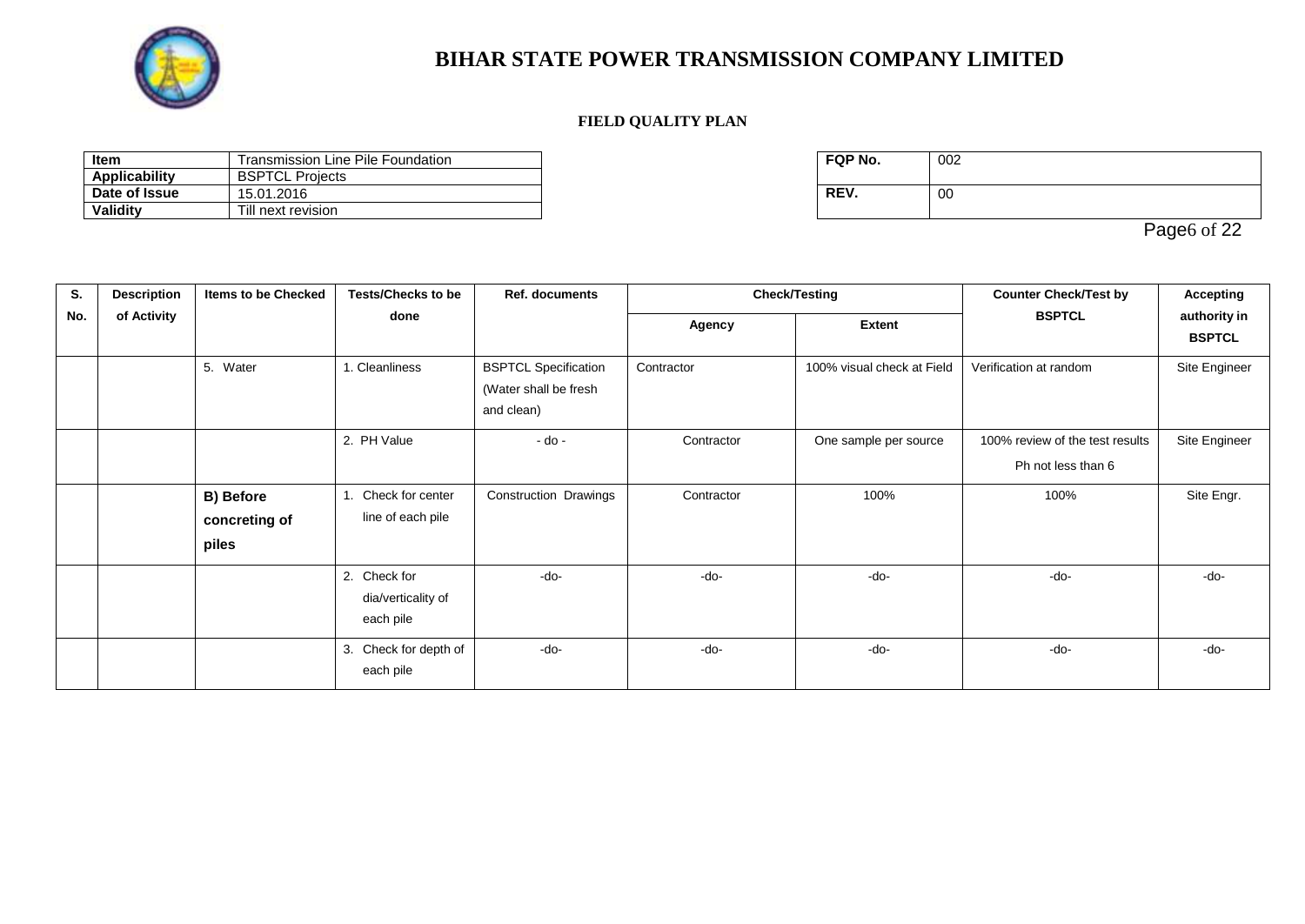

### **FIELD QUALITY PLAN**

| Item<br>Line Pile Foundation<br>Transmission |                            | <b>FQP No.</b> | 002 |
|----------------------------------------------|----------------------------|----------------|-----|
| Applicability                                | <b>BSPTCLP</b><br>Proiects |                |     |
| Date of Issue                                | 15.01.2016                 | REV.           | 00  |
| Validity                                     | Till next revision         |                |     |

| FQP No. | 002 |
|---------|-----|
| REV.    | 00  |

Page7 of 22

| S.  | <b>Description</b> | Items to be Checked                               | <b>Tests/Checks to be</b>                                | <b>Ref. documents</b>                           |        | <b>Check/Testing</b> |               | <b>Accepting</b> |                               |
|-----|--------------------|---------------------------------------------------|----------------------------------------------------------|-------------------------------------------------|--------|----------------------|---------------|------------------|-------------------------------|
| No. | of Activity        |                                                   |                                                          | done                                            |        | Agency               | <b>Extent</b> | <b>BSPTCL</b>    | authority in<br><b>BSPTCL</b> |
|     |                    |                                                   | 4 Diameter of<br>borehole                                |                                                 |        |                      |               |                  |                               |
|     |                    |                                                   | 5. Cut off & Founding<br>level of each pile              | -do-                                            | -do-   | -do-                 | -do-          | $-do-$           |                               |
|     |                    |                                                   | 6 Sp. Gravity of<br>bentonite slurry                     | As per Specification                            | $-do-$ | $-do-$               | -do-          | $-do-$           |                               |
|     |                    |                                                   | 7. SPT                                                   | As per Specification                            | -do-   | $-do-$               | -do-          | $-do-$           |                               |
|     |                    |                                                   | 8.Sp. Gravity of<br>bentonite at<br>founding level       | As per Specification                            | -do-   | -do-                 | -do-          | -do-             |                               |
|     |                    |                                                   | 9. Placement of<br>reinforcement steel<br>and its cover. | Bar bending schedule<br>of construction drawing | -do-   | $-do-$               | $-do-$        | $-do-$           |                               |
|     |                    | C) Before concreting<br>of pile caps &<br>chimney |                                                          |                                                 |        |                      |               |                  |                               |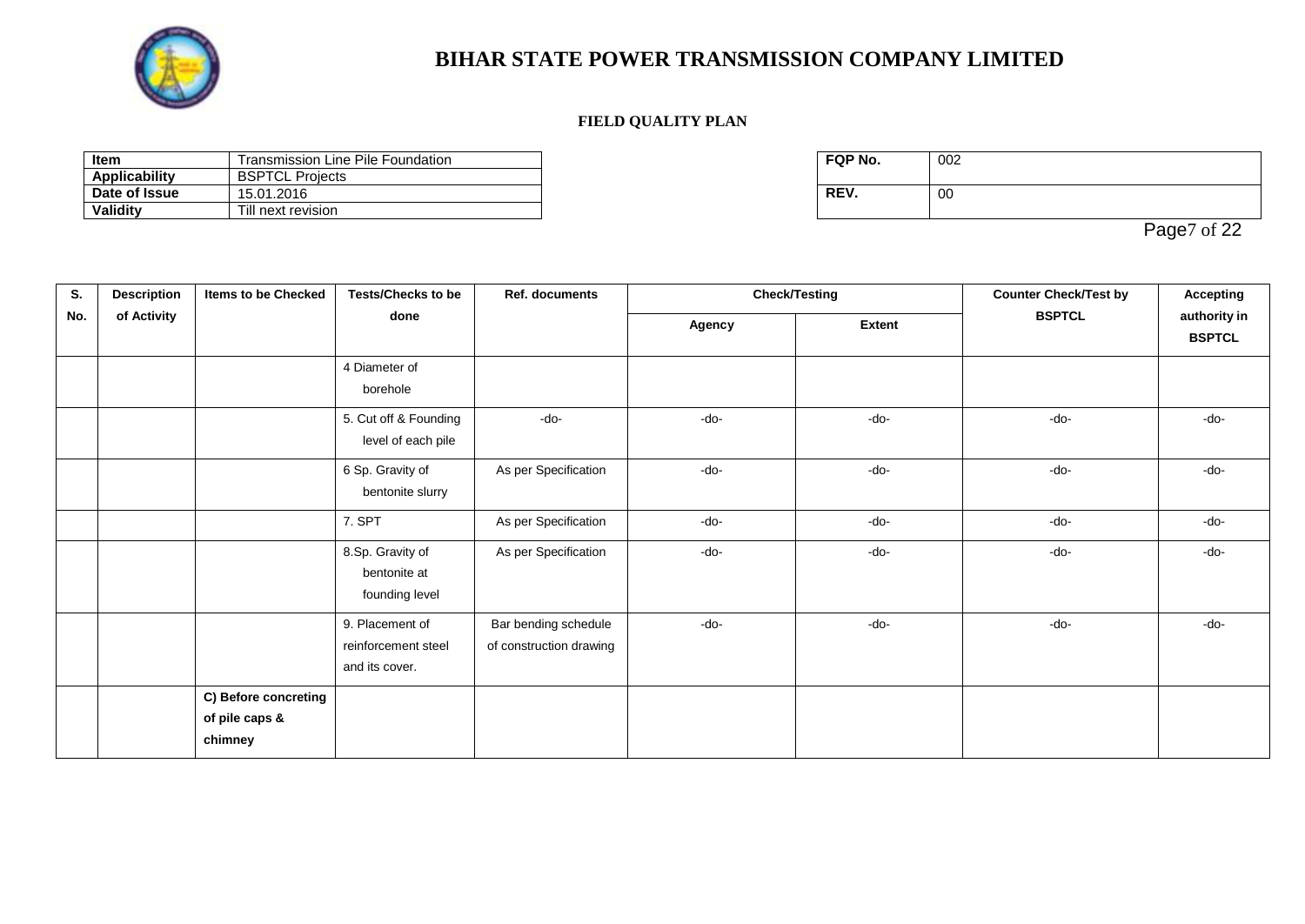

### **FIELD QUALITY PLAN**

| Item          | Transmission Line Pile Foundation | <b>FQP No.</b> | 002 |
|---------------|-----------------------------------|----------------|-----|
| Applicability | <b>BSPTCL</b><br>Proiects         |                |     |
| Date of Issue | 15.01.2016                        | REV.           | 00  |
| Validity      | Till next revision                |                |     |

| FQP No. | 002 |
|---------|-----|
| REV.    | 00  |

Page8 of 22

| S.  | <b>Description</b> | <b>Items to be Checked</b>             | <b>Tests/Checks to be</b>                          | <b>Ref. documents</b>                           | <b>Check/Testing</b>                    |                                 | <b>Counter Check/Test by</b> | <b>Accepting</b>                                                                                                                                                                                                 |
|-----|--------------------|----------------------------------------|----------------------------------------------------|-------------------------------------------------|-----------------------------------------|---------------------------------|------------------------------|------------------------------------------------------------------------------------------------------------------------------------------------------------------------------------------------------------------|
| No. | of Activity        |                                        | done                                               |                                                 | Agency                                  | <b>Extent</b>                   | <b>BSPTCL</b>                | authority in<br><b>BSPTCL</b>                                                                                                                                                                                    |
|     |                    | a) Bottom of<br>excavated earth        | Depth of foundation                                | Construction. Drgs.                             | Pile Contractor/ TL tower<br>contractor | 100% at Field                   | 100% check by BSPTCL         | <b>Site Engineer</b>                                                                                                                                                                                             |
|     |                    | b) Stub/Anchor bolt<br>setting         | 1) Centre Line                                     | -do-                                            | -do-                                    | $-do-$                          | -do-                         | $-$ do-                                                                                                                                                                                                          |
|     |                    |                                        | 2) Diagonals                                       | -do-                                            | -do-                                    | $-do-$                          | $-do-$                       | $* - do - * - d$                                                                                                                                                                                                 |
|     |                    |                                        | 3) Level of<br>stubs/Anchor<br>plates              | $-do-$                                          | -do-                                    | -do-                            | -do-                         | *-*-do-                                                                                                                                                                                                          |
|     |                    | c) Reinforcement                       | Placement of<br>reinforcement steel &<br>its cover | Bar bending schedule<br>of construction drawing | Contractor                              | -do-                            | -do-                         | -do-<br>*-*At least 5%<br>locations shall<br>be cross verified<br>by immediate<br>Reporting officer/<br>Site In charge, at<br>Random with<br>respect to stub<br>setting and<br>reinforcement<br>steel placement. |
|     |                    | D) During concreting<br>a) Workability | Slump test                                         | 100 - 150 mm as per<br><b>BSPTCL Specn.</b>     | Contractor                              | Every one hour for each<br>pile | 100% at field                | Site Engr.                                                                                                                                                                                                       |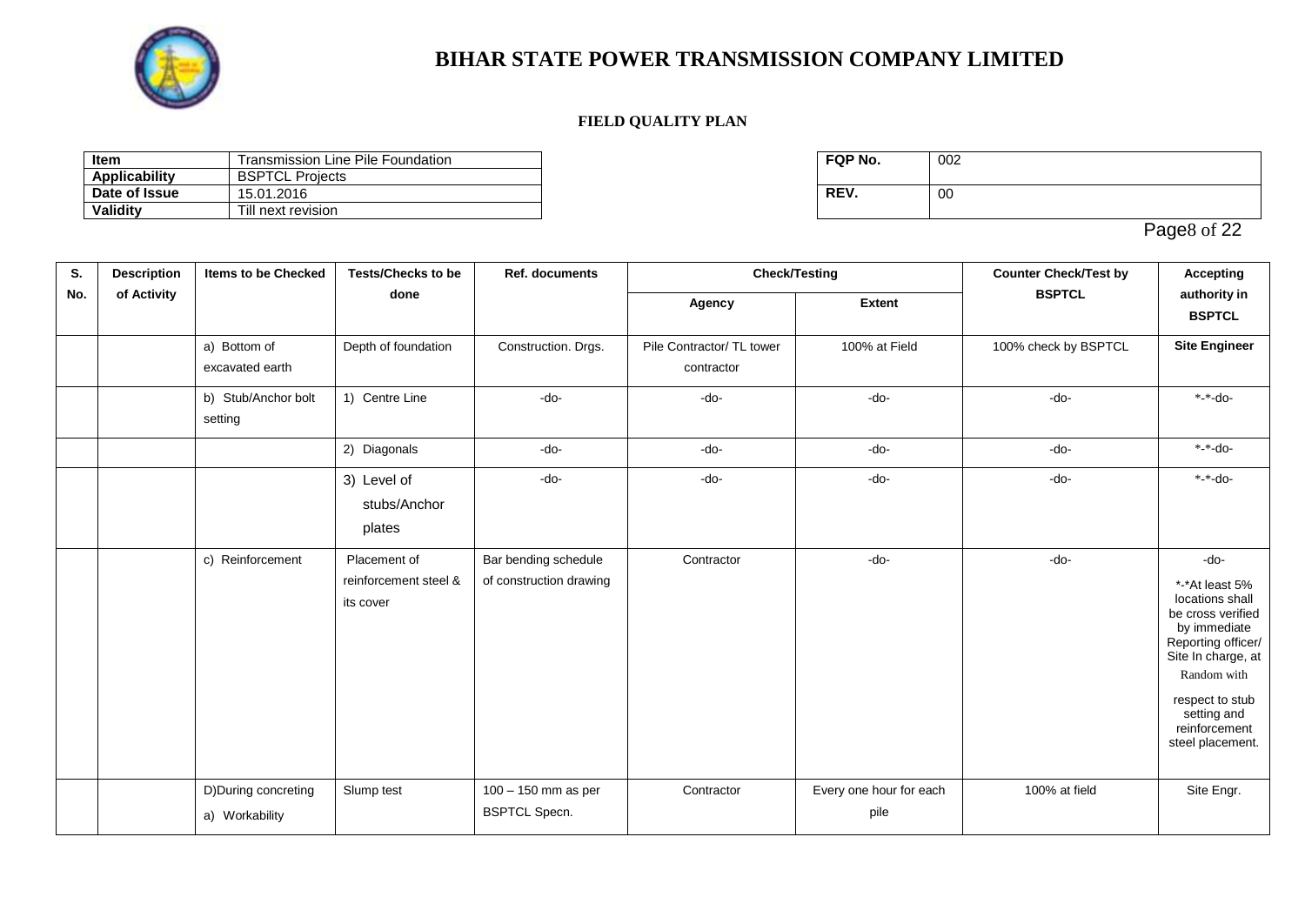

### **FIELD QUALITY PLAN**

| Item          | Transmission Line Pile Foundation | <b>FQP No.</b> | 002 |
|---------------|-----------------------------------|----------------|-----|
| Applicability | <b>BSPTCL</b><br>Proiects         |                |     |
| Date of Issue | 15.01.2016                        | REV.           | 00  |
| Validity      | Till next revision                |                |     |

| FQP No. | 002 |
|---------|-----|
| REV.    | 00  |

Page9 of 22

| S.  | <b>Description</b> | <b>Items to be Checked</b> | <b>Tests/Checks to be</b> | <b>Ref. documents</b> |                               | <b>Check/Testing</b>     | <b>Counter Check/Test by</b>                                    | <b>Accepting</b>                 |
|-----|--------------------|----------------------------|---------------------------|-----------------------|-------------------------------|--------------------------|-----------------------------------------------------------------|----------------------------------|
| No. | of Activity        |                            | done                      |                       | Agency                        | <b>Extent</b>            | <b>BSPTCL</b>                                                   | authority in<br><b>BSPTCL</b>    |
|     |                    |                            |                           |                       |                               |                          |                                                                 |                                  |
|     |                    | b) Concrete                | Cubes                     | As per BSPTCL         | Contractor                    | Two set of cubes (3 Nos. | a) 100% cubes for piles,                                        | Site Engr.                       |
|     |                    | strength                   | compressive               | Specn. & Annexure-5   | Casting of cubes at site.     | cubes for each set) for  | Pile caps, beams,                                               | 10% samples to                   |
|     |                    |                            | strength                  |                       | Cubes to be tested at         | each pile and tested one | chimney etc. to be taken                                        | be witnessed at<br>TPL by BSPTCL |
|     |                    |                            |                           |                       | BSPTCL appd. Lab              | set for 7 days strength  | in presence of BSPTCL                                           | Site Engineer                    |
|     |                    |                            |                           |                       | /BSPTCL Lab/At site- if       | and one set for 28 days  | officials.                                                      | and at least 5%<br>samples at    |
|     |                    |                            |                           |                       | testing machine duly          | strength. For the Pile   |                                                                 | random, shall be                 |
|     |                    |                            |                           |                       | calibrated by NABL is         | caps, beams, Chimney,    | b) 100% review of test                                          | witnessed by<br>Site In-charge.  |
|     |                    |                            |                           |                       | installed at site for 28 days | one set of 3 Nos. of     | results.                                                        | In-case of Site/                 |
|     |                    |                            |                           |                       | strength                      | cubes for every 20 Cu.m. | Normally testing shall be                                       | <b>BSPTCL Lab,</b>               |
|     |                    |                            |                           |                       | Cubes at 100% location are    | or part thereof for each | carried out at the Cube<br><b>Testing Facility installed at</b> | 100% witnessed                   |
|     |                    |                            |                           |                       | to be taken in presence of    | day of concreting and    | <b>BSPTCL premises, in the</b>                                  | by BSPTCL                        |
|     |                    |                            |                           |                       | <b>BSPTCL</b> officials       | tested for 28days        | witness of BSPTCL.<br>Alternatively, samples shall              | representative                   |
|     |                    |                            |                           |                       |                               | strength.                | be tested at BSPTCL                                             |                                  |
|     |                    |                            |                           |                       |                               |                          | approved Labs.<br>In this case, test results shall              |                                  |
|     |                    |                            |                           |                       |                               |                          | be sent by the Lab, by E mail                                   |                                  |
|     |                    |                            |                           |                       |                               |                          | directly to BSPTCL; Further,<br>hard Copy of Test Certificate   |                                  |
|     |                    |                            |                           |                       |                               |                          | shall also be sent by the Lab                                   |                                  |
|     |                    |                            |                           |                       |                               |                          | directly to BSPTCL by Postal<br>Address.                        |                                  |
|     |                    |                            |                           |                       |                               |                          | Further, BSPTCL to witness                                      |                                  |
|     |                    |                            |                           |                       |                               |                          | testing on 20% samples and                                      |                                  |
|     |                    |                            |                           |                       |                               |                          | also to review 100% test                                        |                                  |
|     |                    |                            |                           |                       |                               |                          | results.                                                        |                                  |
|     |                    |                            |                           |                       |                               |                          |                                                                 |                                  |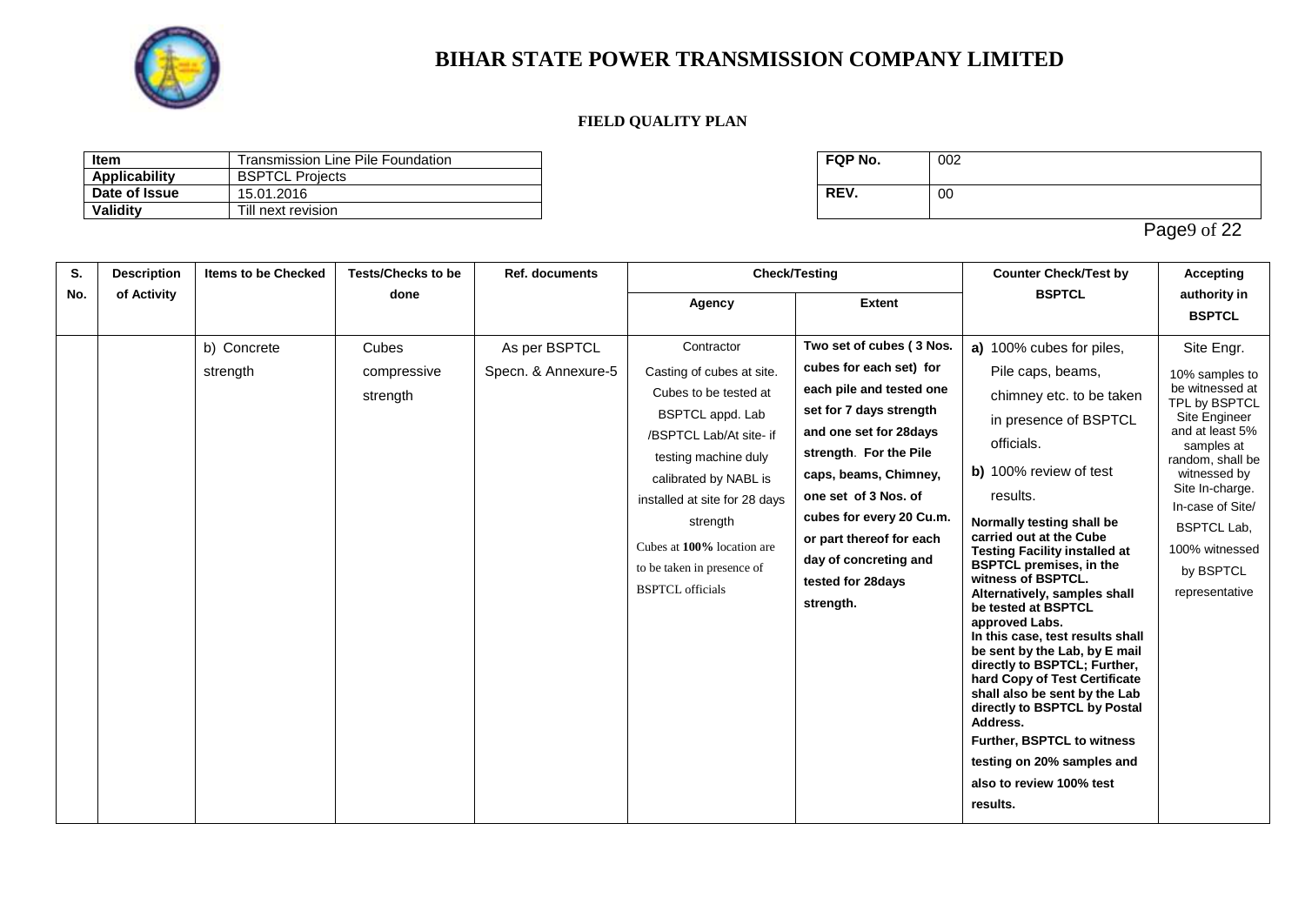

### **FIELD QUALITY PLAN**

| Item          | Transmission Line Pile Foundation | <b>FQP No.</b> | 002 |
|---------------|-----------------------------------|----------------|-----|
| Applicability | <b>BSPTCL</b><br>Proiects         |                |     |
| Date of Issue | 15.01.2016                        | REV.           | 00  |
| Validity      | Till next revision                |                |     |

| FQP No. | 002 |
|---------|-----|
| REV.    | 00  |

Page10 of 22

| S.  | <b>Description</b>       | <b>Items to be Checked</b>            | <b>Tests/Checks to be</b>                                  | <b>Ref. documents</b>                                                                           |                   | <b>Check/Testing</b> | <b>Counter Check/Test by</b>                        | <b>Accepting</b>              |  |
|-----|--------------------------|---------------------------------------|------------------------------------------------------------|-------------------------------------------------------------------------------------------------|-------------------|----------------------|-----------------------------------------------------|-------------------------------|--|
| No. | of Activity              |                                       | done                                                       |                                                                                                 | Agency            | <b>Extent</b>        | <b>BSPTCL</b>                                       | authority in<br><b>BSPTCL</b> |  |
|     |                          | c) Consumption of<br>Concrete Volume  | Rate of<br>concreting w.r.to<br>length of built up<br>pile | <b>Theoretical Volume</b><br>(Actual volume<br>should be greater<br>than theoretical<br>volume) | Contractor.       | Every Pile           | 100%                                                | Site Engineer                 |  |
|     |                          | E) P.C.C (Grade,<br>Thickness & Size) | completeness                                               | IS:456 and BSPTCL<br>approved foundation<br>drawings &<br>specification                         | <b>CONTRACTOR</b> | For all locations    | Joint Inspection by BSPTCL and<br><b>CONTRACTOR</b> | Site Engr.                    |  |
| 3.  | Pile Integrity<br>Test   | Pile                                  | Integrity of Pile                                          | As per Specification                                                                            | Contractor        | 100%                 | 100%                                                | Site Engr.                    |  |
| 4   | Chipping of<br>Pile head | Pile head                             | a) Removal of<br>loose Material                            | As per Specification &<br>IS:2911                                                               | Contractor        | 100%                 | 100%                                                | Site Incharge.                |  |
|     |                          |                                       | b) Exposure of<br>reinforcement steel                      | As per Specification &<br>IS:2911/Construction<br>drawing                                       | Contractor        | 100%                 | 100%                                                | Site Engr.                    |  |
|     |                          |                                       | c) Cut off Level of<br>Pile                                | As per construction<br>drawings                                                                 | Contractor        | 100%                 | 100%                                                | Site Engr.                    |  |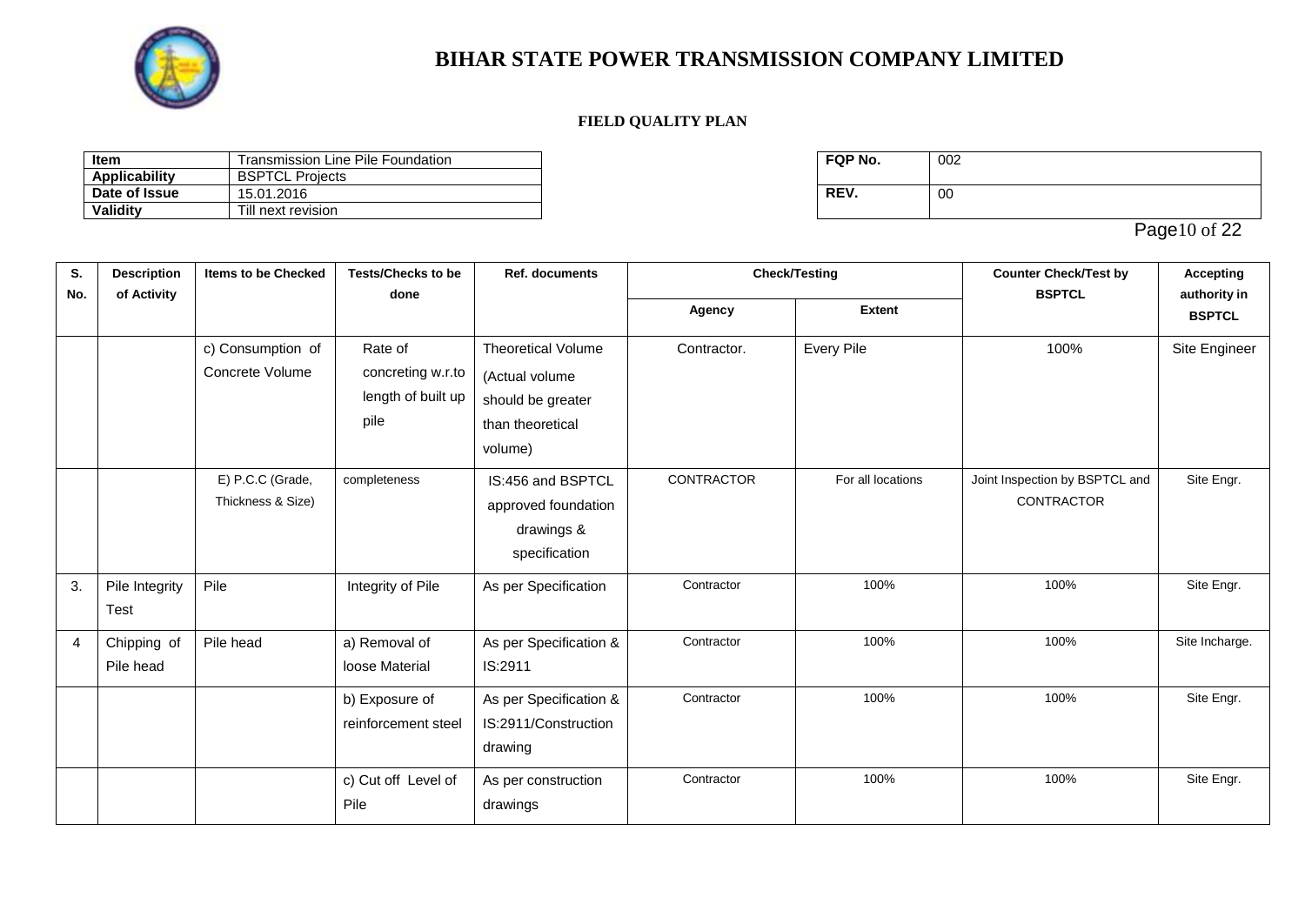

#### **FIELD QUALITY PLAN**

| Item          | Transmission Line Pile Foundation | <b>FQP No.</b> | 002 |
|---------------|-----------------------------------|----------------|-----|
| Applicability | <b>BSPTCLI</b><br>Projects        |                |     |
| Date of Issue | 15.01.2016                        | REV.           | 00  |
| Validity      | Till next revision                |                |     |

| FQP No. | 002 |
|---------|-----|
| REV.    | 00  |

Page11 of 22 **Annex-1 (Sheet 1 of 3)**

#### **ACCEPTANCE CRITERIA AND PERMISSIBLE LIMITS FOR CEMENT**

|           | <b>ORDINARY PORTLAND CEMENT</b> |                                                                                                                                |                                                                                                                               |                                                                                                                                |                                                                                                         |  |  |  |
|-----------|---------------------------------|--------------------------------------------------------------------------------------------------------------------------------|-------------------------------------------------------------------------------------------------------------------------------|--------------------------------------------------------------------------------------------------------------------------------|---------------------------------------------------------------------------------------------------------|--|--|--|
| S.<br>No. | Name of the test                | <b>Ordinary Portland Cement 33</b><br>grade as per IS 269                                                                      | <b>Ordinary Portland Cement</b><br>43 grade as per IS 8112                                                                    | <b>Ordinary Portland Cement</b><br>53 grade as per IS 12269                                                                    | <b>Remarks</b>                                                                                          |  |  |  |
| a)        | <b>Physical tests</b>           |                                                                                                                                |                                                                                                                               |                                                                                                                                | To be conducted in approved Lab                                                                         |  |  |  |
| (i)       | <b>Fineness</b>                 | Specific surface area shall not be<br>less than 225 sq.m. per Kg. or<br>2250 Cm2/gm.                                           | Specific surface area shall not be<br>less than 225 sq.m. per Kg or 2250<br>$Cm2$ /qm.                                        | Specific surface area shall not be less<br>than 225 sq.m. per Kg or 2250<br>Cm2/gm.                                            | Blaine's air permeability method as per<br>IS 4031 (Part-2) / Sieve analysis as per<br>IS 4031 (part-3) |  |  |  |
| (ii)      | Compressive strength            | $72 \pm 1$ hour: Not less than 16 Mpa<br>(16 N/mm2)                                                                            | $72 \pm 1$ hour: Not less than 23 Mpa<br>(23 N/mm <sup>2</sup> )                                                              | $72 \pm 1$ hour: Not less than 27Mpa<br>$(27 \text{ N/mm}^2)$                                                                  | As per IS 4031 (Part-6)                                                                                 |  |  |  |
|           |                                 | $168 \pm 2$ hour: Not less than 22<br>Mpa (22 N/mm2)                                                                           | $168 \pm 2$ hour : Not less than<br>33Mpa ( $33$ N/mm <sup>2</sup> )                                                          | $168 \pm 1$ hour: Not less than 37Mpa (<br>$37$ N/mm <sup>2</sup> )                                                            |                                                                                                         |  |  |  |
|           |                                 | 672 $\pm$ 4 hour : Not less than 33<br>Mpa $(33 N/mm2)$                                                                        | $672 \pm 4$ hour: Not less than<br>43<br>Mpa $(43 \text{ N/mm}^2)$                                                            | $672 \pm 1$ hour: Not less than 53 Mpa (<br>53 $N/mm2$                                                                         |                                                                                                         |  |  |  |
| (iii)     | Initial & Final setting<br>time | Initial setting time: Not less than 30<br>minutes                                                                              | Initial setting time: Not less than 30<br>minutes                                                                             | Initial setting time: Not less than 30<br>minutes                                                                              | As per IS 4031 (Part-5)                                                                                 |  |  |  |
|           |                                 | Final setting time : Not more than<br>600 minutes                                                                              | Final setting time: Not more than<br>600 minutes                                                                              | Final setting time : Not more than 600<br>minutes                                                                              | -do-                                                                                                    |  |  |  |
| (iv)      | Soundness                       | Unaerated cement shall not have<br>an expansion of more than 10mm<br>when tested by Le chatlier and<br>0.8% by Autoclave test. | Unaerated cement shall not have<br>an expansion of more than 10mm<br>when tested by Le chatlier and<br>0.8% by Autoclave test | Unaerated cement shall not have an<br>expansion of more than 10mm when<br>tested by Le chatlier and 0.8% by<br>Autoclave test. | Le chatlier and Autoclave test as per IS<br>4031 (Part-3)                                               |  |  |  |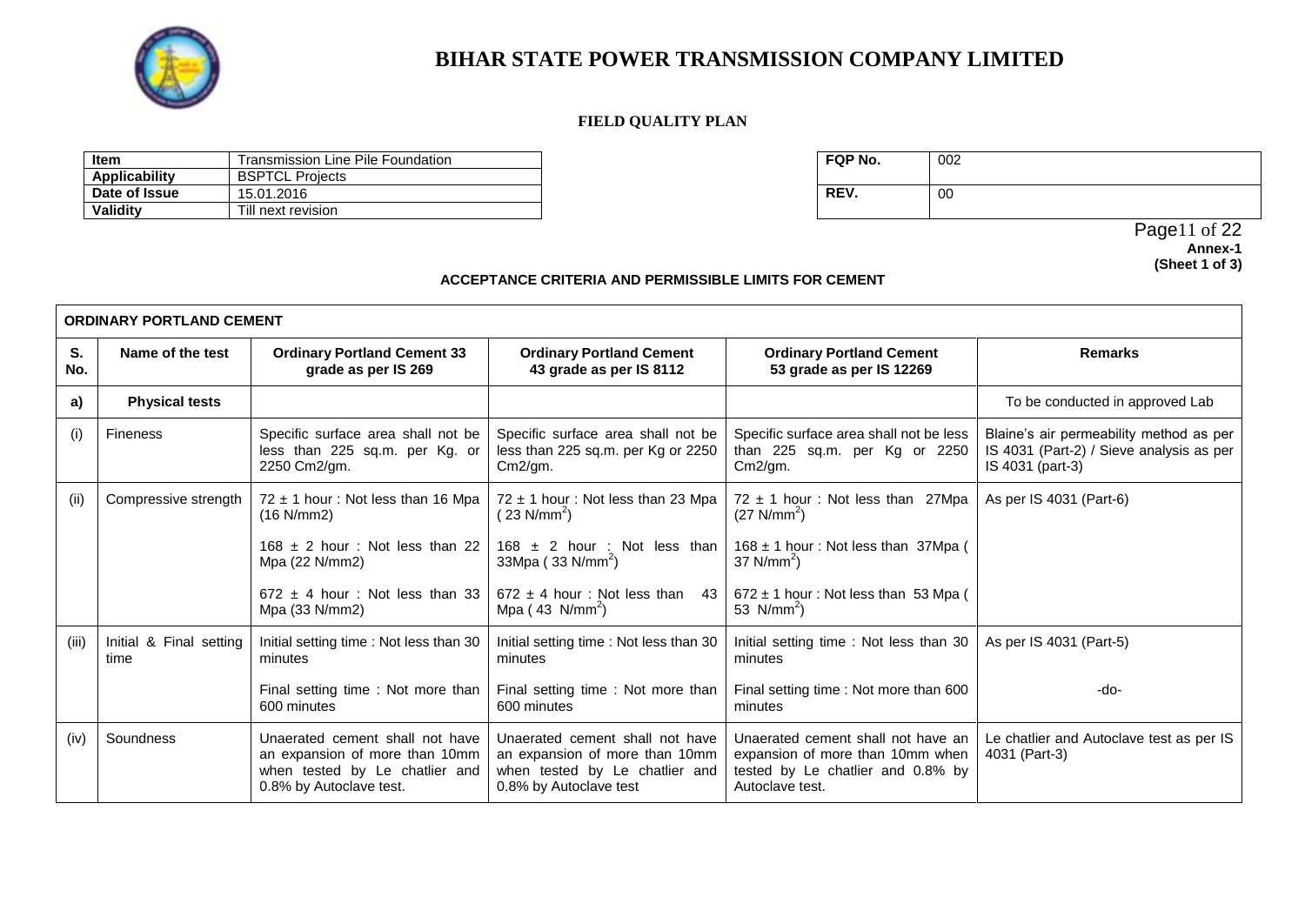

### **FIELD QUALITY PLAN**

| <b>Item</b>   | Transmission Line Pile Foundation | FQP No. | 002 |
|---------------|-----------------------------------|---------|-----|
| Applicability | <b>BSPTCL Projects</b>            |         |     |
| Date of Issue | 15.01.2016                        | REV.    | 00  |
| Validity      | Till next revision                |         |     |

| FQP No. | 002 |
|---------|-----|
| REV.    | 00  |

 Page12 of 22 **Annex-1**

|           |                                   |    |                                                                                                                                                                                                                                                      |    |                                                                                                                                                                                                                                                   |    |                                                                                                                                                                                                                           | (Sheet 2 of 3)      |
|-----------|-----------------------------------|----|------------------------------------------------------------------------------------------------------------------------------------------------------------------------------------------------------------------------------------------------------|----|---------------------------------------------------------------------------------------------------------------------------------------------------------------------------------------------------------------------------------------------------|----|---------------------------------------------------------------------------------------------------------------------------------------------------------------------------------------------------------------------------|---------------------|
| S.<br>No. | Name of the test                  |    | <b>Ordinary Portland Cement 33</b><br>grade as per IS 269                                                                                                                                                                                            |    | <b>Ordinary Portland Cement</b><br>43 grade as per IS 8112                                                                                                                                                                                        |    | <b>Ordinary Portland Cement</b><br>53 grade as per IS 12269                                                                                                                                                               | <b>Remarks</b>      |
| b)        | <b>Chemical composition tests</b> |    |                                                                                                                                                                                                                                                      |    |                                                                                                                                                                                                                                                   |    |                                                                                                                                                                                                                           | Review of MTCC only |
|           |                                   | a) | Ratio of percentage of lime to<br>percentage of silica, alumina<br>& iron oxide 0.66 to 1.02                                                                                                                                                         | a) | Ratio of percentage of lime to<br>percentage of silica, alumina<br>& iron oxide 0.66 to 1.02                                                                                                                                                      | a) | Ratio of percentage of lime to<br>percentage of silica, alumina &<br>iron oxide 0.80 to 1.02%                                                                                                                             |                     |
|           |                                   | b) | percentage<br>Ratio<br>of<br>of<br>alumina to that of iron oxide<br>Minimum 0.66%                                                                                                                                                                    | a) | percentage<br>Ratio<br>of<br>of<br>alumina to that of iron oxide<br>Minimum 0.66                                                                                                                                                                  | a) | Ratio of percentage of alumina<br>to that of iron oxide Minimum<br>0.66%                                                                                                                                                  |                     |
|           |                                   | C) | Insoluble residue, percentage<br>by mass Max. 4.00%                                                                                                                                                                                                  | C) | Insoluble residue, percentage<br>by mass Max. 2.00%                                                                                                                                                                                               | C) | Insoluble residue, percentage<br>by mass Max. $2.00\%$                                                                                                                                                                    |                     |
|           |                                   | d) | Magnesia<br>percentage<br>by<br>mass Max, 6%                                                                                                                                                                                                         | d) | Magnesia<br>percentage<br>by<br>mass Max. 6%                                                                                                                                                                                                      | d) | Magnesia percentage by mass<br>Max. 6%                                                                                                                                                                                    |                     |
|           |                                   | e) | Total<br>sulphur<br>content  <br>calculated<br>sulphuric<br>as<br>anhydride (SO <sub>3</sub> ), percentage<br>by mass not more than 2.5<br>and 3.0 when tri-calcium<br>aluminate percent by mass is<br>5 or less and greater than 5<br>respectively. | e) | Total<br>sulphur<br>content<br>calculated<br>sulpuric<br>as<br>anhydride (SO <sub>3</sub> ), percentage<br>by mass not more than 2.5<br>and 3.0 when tri-calcium<br>aluminate percent by mass is<br>5 or less and greater than 5<br>respectively. | e) | Total sulphur content calculated<br>as sulpuric anhydride $(SO3)$ ,<br>percentage by mass not more<br>than 2.5 and 3.0 when tri-<br>calcium aluminate percent by<br>mass is 5 or less and greater<br>than 5 respectively. |                     |
|           |                                   |    | f) Total loss on ignition - Not more<br>than 5 percent                                                                                                                                                                                               |    | f) Total loss on ignition - Not more<br>than 5 percent                                                                                                                                                                                            |    | f) Total loss on ignition - Not more<br>than 4 percent                                                                                                                                                                    |                     |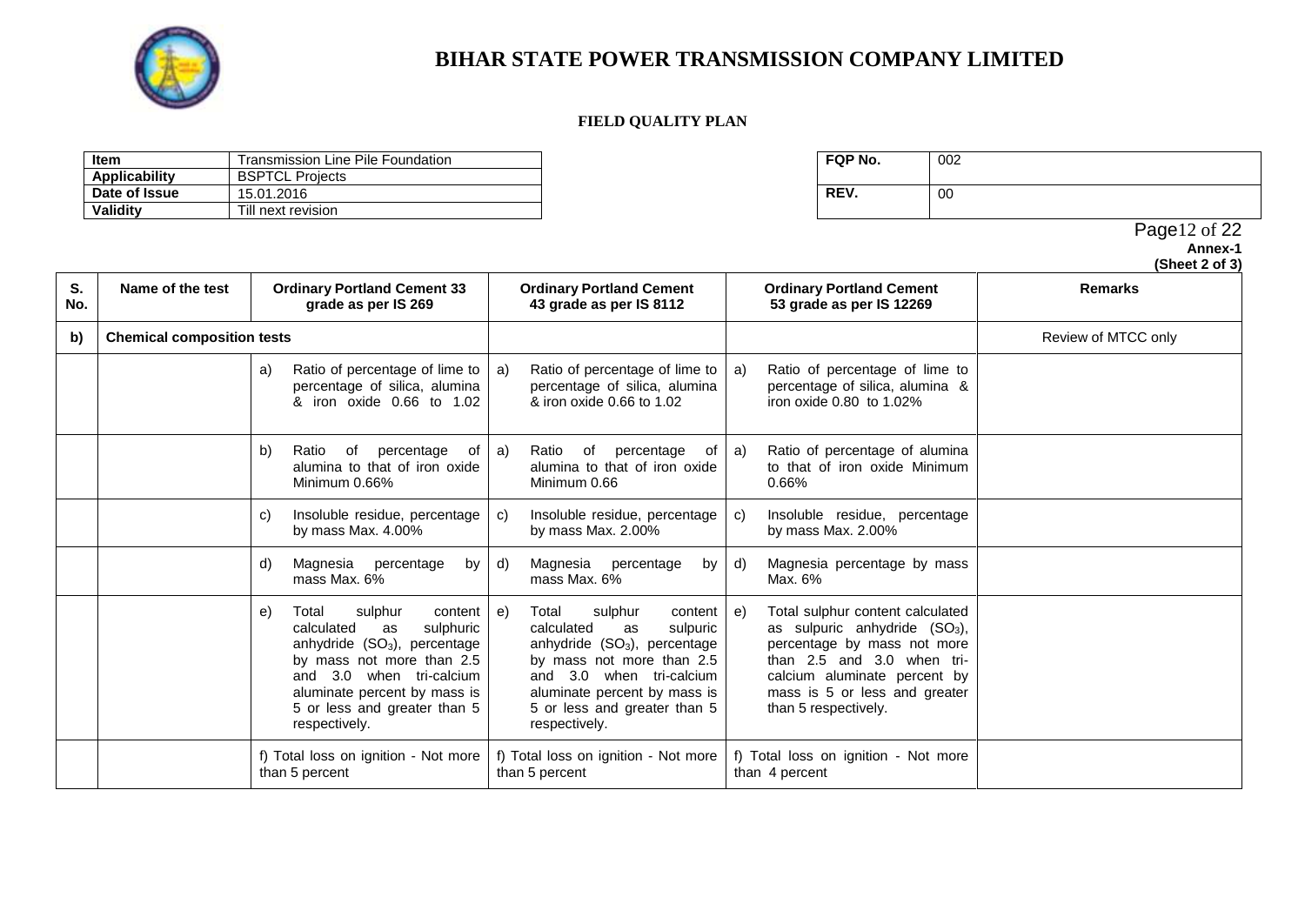

### **FIELD QUALITY PLAN**

| Item          | Transmission Line Pile Foundation | FQP No. | 002                           |
|---------------|-----------------------------------|---------|-------------------------------|
| Applicability | <b>BSPTCL Projects</b>            |         |                               |
| Date of Issue | 15.01.2016                        | REV.    | -00                           |
| Validity      | Il next revision                  |         |                               |
|               |                                   |         | of $22$<br>Paae1 <sub>2</sub> |

 Page13 of 22 **Annex-1 (Sheet 3 of 3)**

| S.<br>No. | Name of the test              |                                                 |                                                                                                                                                                                                                                    |                                                                                                       | <b>Remarks</b>      |  |  |  |
|-----------|-------------------------------|-------------------------------------------------|------------------------------------------------------------------------------------------------------------------------------------------------------------------------------------------------------------------------------------|-------------------------------------------------------------------------------------------------------|---------------------|--|--|--|
| 2.        |                               | <b>POZZOLANA PORTLAND CEMENT AS PER IS 1489</b> |                                                                                                                                                                                                                                    |                                                                                                       |                     |  |  |  |
| a)        | <b>Physical tests</b>         | i)                                              | <b>Fineness</b>                                                                                                                                                                                                                    | Specific surface area shall not be less than 300 sq.m. per Kg. or<br>3000 $\text{Cm}^2/\text{gm}$     |                     |  |  |  |
|           |                               | ii)                                             | a) $72 \pm 1$ hour: Not less than 16 Mpa (16 N/mm <sup>2</sup> )<br>Compressive strength<br>b) $168 \pm 2$ hour: Not less than 22 Mpa (22 N/mm <sup>2</sup> )<br>c) 672 $\pm$ 4 hour: Not less than 33 Mpa (33 N/mm <sup>2</sup> ) |                                                                                                       |                     |  |  |  |
|           |                               | iii)                                            | Initial & Final setting time                                                                                                                                                                                                       | Initial setting time: Not less than 30 minutes<br>Final setting time : Not more than 600 minutes      |                     |  |  |  |
|           |                               | iv)                                             | Soundness                                                                                                                                                                                                                          | Unaerated cement shall not have an expansion of more than 10mm Le chatlier test and 0.8% by Autoclave |                     |  |  |  |
| b)        | Chemical<br>composition tests | a)                                              | Magnesia percentage by mass Max. 6%                                                                                                                                                                                                |                                                                                                       | Review of MTCC only |  |  |  |
|           |                               | b)                                              | Insoluble material, percentage by mass $x + 4$ (100-x)/100 where x is the declared % of pozzolana<br>in the PPC                                                                                                                    |                                                                                                       | -do-                |  |  |  |
|           |                               | C)                                              | 3.0                                                                                                                                                                                                                                | Total sulphur content calculated as sulpuric anhydride $(SO_3)$ , percentage by mass not more than    | -do-                |  |  |  |
|           |                               |                                                 | d) Total loss on ignition - Not more than 5 percent                                                                                                                                                                                |                                                                                                       |                     |  |  |  |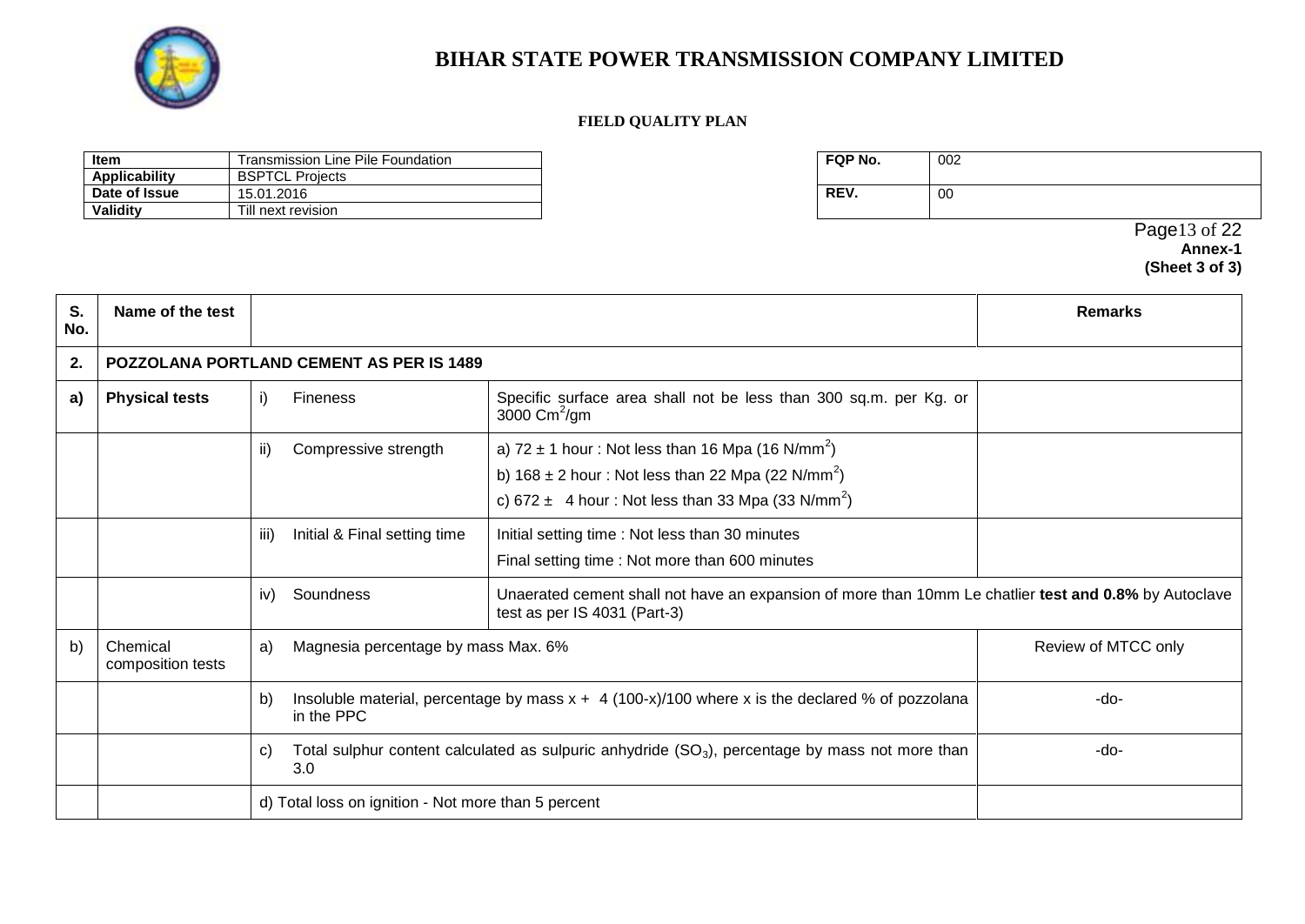

### **FIELD QUALITY PLAN**

| Item          | Line Pile Foundation<br>Transmission i | FQP No. | 002 |
|---------------|----------------------------------------|---------|-----|
| Applicability | <b>BSPTCL Projects</b>                 |         |     |
| Date of Issue | 15.01.2016                             | REV.    | 00  |
| Validity      | Till next revision                     |         |     |

| FQP No. | 002 |
|---------|-----|
| REV.    | 00  |

Page14 of 22 **Annx-2**

## **ACCEPTANCE CRITERIA AND PERMISSIBLE LIMITS FOR REINFORCEMENT STEEL AS PER IS 1786-1985 Edition-4.3 (2004-12)**

| S.<br>No. | Name of the test                                                   | Fe 415                                                                      | Fe 500                                                                  |
|-----------|--------------------------------------------------------------------|-----------------------------------------------------------------------------|-------------------------------------------------------------------------|
| i)        | <b>Chemical analysis test</b>                                      |                                                                             |                                                                         |
|           | Carbon                                                             | 0.30 Percent Maximum                                                        | 0.30 Percent Maximum                                                    |
|           | Sulphur                                                            | 0.060 Percent Maximum                                                       | 0.055 Percent Maximum                                                   |
|           | Phosphorus                                                         | 0.060 Percent Maximum                                                       | 0.055 Percent Maximum                                                   |
|           | Sulphur & Phosphorus                                               | <b>Percent Maximum</b><br>0.11                                              | 0.105 Percent Maximum                                                   |
| ii)       | <b>Physical tests</b>                                              |                                                                             |                                                                         |
|           | Tensile Strength Minimum<br>a)                                     | 10% more than actual 0.2% proof<br>stress but not less than 485<br>N/Sq.mm. | 8 % more than actual 0.2% proof stress<br>but not less than 545 N/Sq.mm |
|           | b) 0.2% of proof stress/Yield stress<br>Minimum, N/mm <sup>2</sup> | 415                                                                         | 500                                                                     |
|           | c) Elongation percent, Minimum                                     | 14.5                                                                        | 12                                                                      |
| iii)      | <b>Bend &amp; Rebend tests</b>                                     | Pass                                                                        | Pass                                                                    |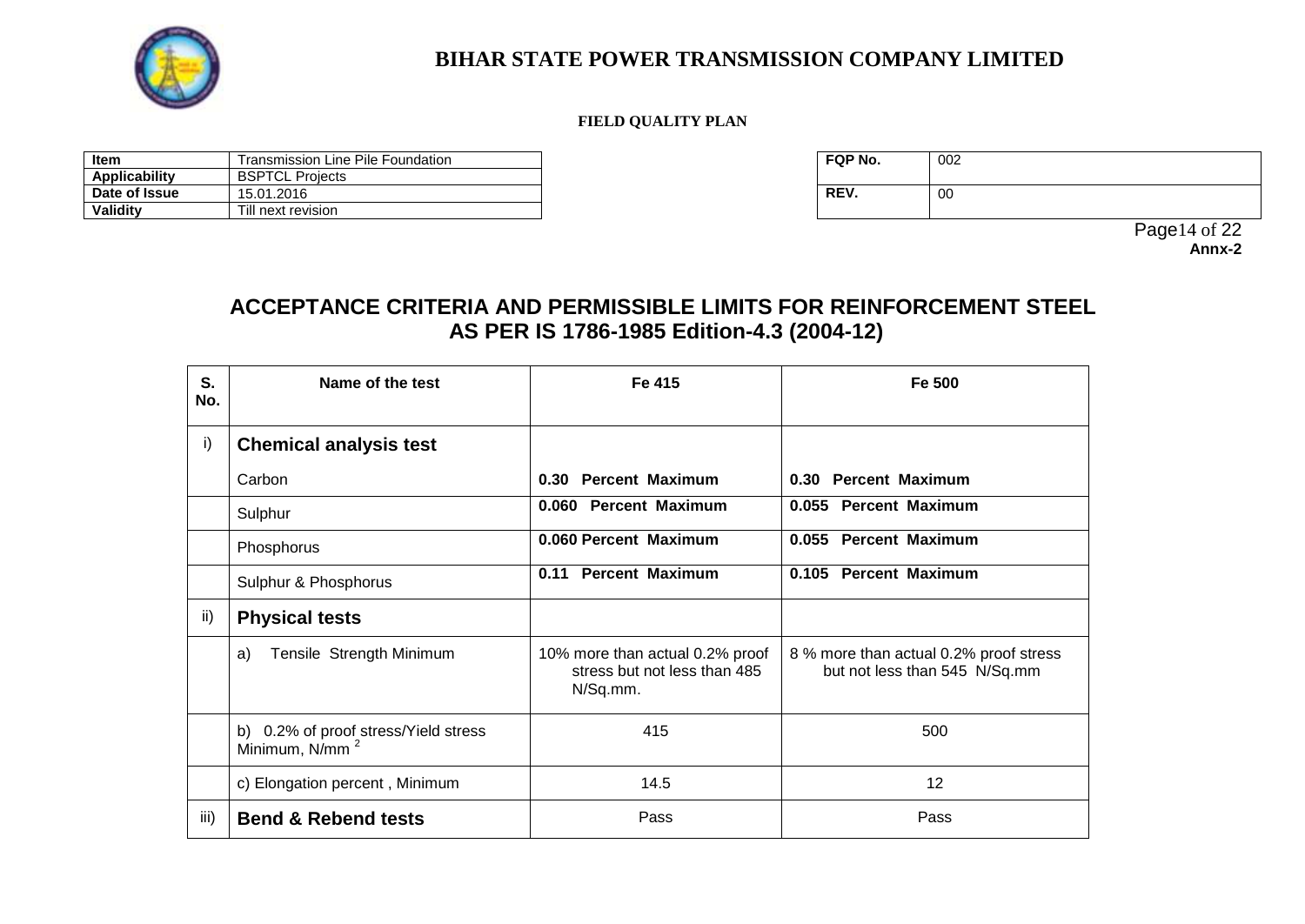

### **FIELD QUALITY PLAN**

| Item<br>Transmission Line Pile Foundation |                        | FQP No. | 002 |
|-------------------------------------------|------------------------|---------|-----|
| <b>Applicability</b>                      | <b>BSPTCL Projects</b> |         |     |
| Date of Issue                             | 15.01.2016             | REV.    | 00  |
| Validity                                  | Till next revision     |         |     |

| FQP No. | 002 |
|---------|-----|
| REV.    | 00  |

Page15 of 22 **Annex-3**

#### **ACCEPTANCE CRITERIA AND PERMISSIBLE LIMITS FOR COARSE AGGREGATES AS PER IS 383**

| 3. | <b>Coarse Aggregates</b>                         |                            |                                                                  |                          |                          |                                         |                          |                |                                                         |                          |                          |
|----|--------------------------------------------------|----------------------------|------------------------------------------------------------------|--------------------------|--------------------------|-----------------------------------------|--------------------------|----------------|---------------------------------------------------------|--------------------------|--------------------------|
| i) | <b>Physical Tests</b>                            |                            |                                                                  |                          |                          |                                         |                          |                |                                                         |                          |                          |
|    | a) Determination of<br>particles size            | a. IS Sieve<br>Designation |                                                                  |                          | of nominal size          | %age passing for Single-Sized Aggregate |                          |                | Percentage Passing for grades Aggregate of nominal size |                          |                          |
|    |                                                  |                            | 40 mm                                                            | <b>20 mm</b>             | <b>16 mm</b>             | 12.5 mm                                 | $10 \text{ mm}$          | 40 mm          | <b>20 mm</b>                                            | <b>16 mm</b>             | 12.5 mm                  |
|    |                                                  | 63 mm                      | 100                                                              | $\overline{\phantom{a}}$ | $\blacksquare$           | $\blacksquare$                          | $\blacksquare$           | $\blacksquare$ | $\overline{\phantom{a}}$                                | $\overline{\phantom{0}}$ |                          |
|    |                                                  | 40 mm                      | 85 to 100                                                        | 100                      | $\overline{\phantom{a}}$ | $\overline{\phantom{a}}$                | $\overline{\phantom{a}}$ | 95 to 100      | 100                                                     | ٠                        | $\overline{\phantom{0}}$ |
|    |                                                  | 20 mm                      | 0 to 20                                                          | 85 to 100                | 100                      | $\overline{\phantom{a}}$                | $\overline{\phantom{a}}$ | 30 to 70       | 95 to 100                                               | 100                      | 100                      |
|    |                                                  | $16 \text{ mm}$            | $\blacksquare$                                                   | $\blacksquare$           | 85 to 100                | 100                                     | $\overline{\phantom{a}}$ | $\blacksquare$ | $\sim$                                                  | 90-100                   |                          |
|    |                                                  | 12.5 mm                    | $\overline{\phantom{a}}$                                         | $\overline{\phantom{a}}$ | $\overline{\phantom{a}}$ | 85 to 100                               | 100                      | ٠              | $\overline{\phantom{a}}$                                | ٠                        | 90 to 100                |
|    |                                                  | $10 \text{ mm}$            | $0$ to 5                                                         | 0 to 20                  | 0 to 30                  | 0 to 45                                 | 85 to 100                | 10 to 35       | 25 to 55                                                | 30 to 70                 | 40 to 85                 |
|    |                                                  | 4.75 mm                    | $\blacksquare$                                                   | $0$ to 5                 | $0$ to 5                 | 0 to 10                                 | 0 to 20                  | $0$ to 5       | 0 to 10                                                 | 0 to 10                  | 0 to 10                  |
|    |                                                  | 2.36 mm                    | $\blacksquare$                                                   |                          | $\overline{\phantom{a}}$ | $\overline{\phantom{0}}$                | $0$ to $5$               | ٠              | $\overline{\phantom{a}}$                                | $\blacksquare$           |                          |
|    | Flakiness index<br>Not to exceed 25%<br>b.       |                            |                                                                  |                          |                          |                                         |                          |                |                                                         |                          |                          |
|    | <b>Crushing Value</b><br>Not to exceed 45%<br>c. |                            |                                                                  |                          |                          |                                         |                          |                |                                                         |                          |                          |
|    | Presence of deletrious material<br>d.            |                            | Total presence of deleterious materials not to exceed 5%         |                          |                          |                                         |                          |                |                                                         |                          |                          |
|    | <b>Hardness</b><br>е.                            |                            | Abrasion value not more than 40%, Impact value not more than 30% |                          |                          |                                         |                          |                |                                                         |                          |                          |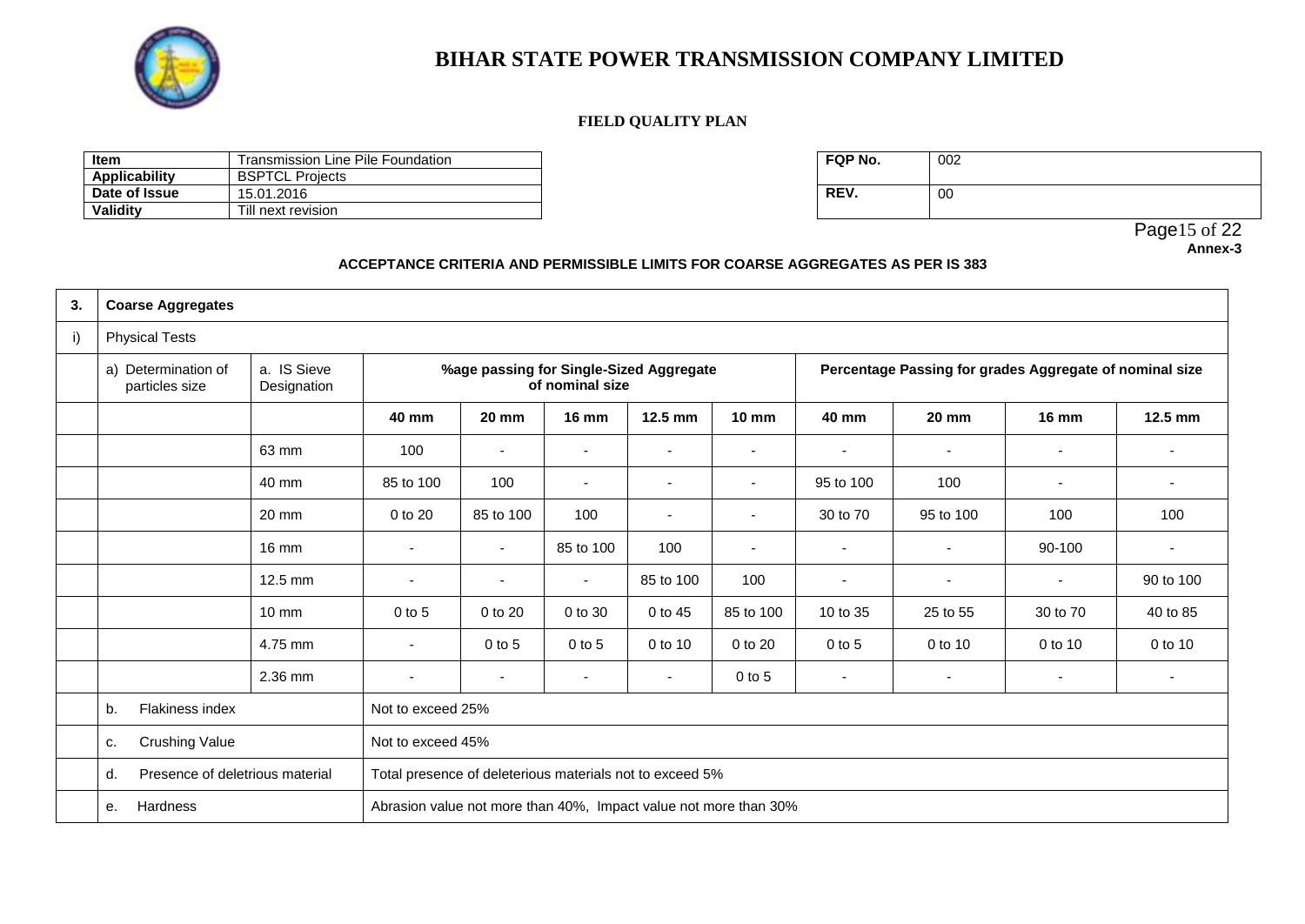

#### **FIELD QUALITY PLAN**

| Item                                                                                                                    | Transmission Line Pile Foundation |  |  | FQP No. | 002 |              |
|-------------------------------------------------------------------------------------------------------------------------|-----------------------------------|--|--|---------|-----|--------------|
| Applicability<br><b>BSPTCL Projects</b>                                                                                 |                                   |  |  |         |     |              |
| Date of Issue<br>15.01.2016                                                                                             |                                   |  |  | REV.    | -00 |              |
| <b>Validity</b>                                                                                                         | Till next revision_               |  |  |         |     |              |
|                                                                                                                         |                                   |  |  |         |     | Page16 of 22 |
| 1.12% when tested with sodium sulphate and 18% when tested with magnesium sulphate<br>Soundness test (for concrete work |                                   |  |  |         |     |              |

|                          | Soundness test (for concrete work   12% when tested with sodium sulphate and 18% when tested with magnesium sulphate |
|--------------------------|----------------------------------------------------------------------------------------------------------------------|
| subject to frost action) |                                                                                                                      |

**Annex-4**

### **ACCEPTANCE CRITERIA AND PERMISSIBLE LIMITS FOR FINE AGGREGATES AS PER IS 383**

| 4. | <b>Fine aggregates</b>                                                 |                                                                                  |                                                         |                  |                  |  |
|----|------------------------------------------------------------------------|----------------------------------------------------------------------------------|---------------------------------------------------------|------------------|------------------|--|
| i) | <b>Physical Tests</b>                                                  |                                                                                  | Percentage passing for graded aggregate of nominal size |                  |                  |  |
|    | Determination of particle size<br>a)                                   | <b>IS Sieve Designation</b>                                                      | F.A. Zone I                                             | F.A. Zone II     | F.A. Zone III    |  |
|    |                                                                        | $10 \text{ mm}$                                                                  | 100                                                     | 100              | 100              |  |
|    |                                                                        | 4.75 mm                                                                          | 90-100                                                  | 90-100           | 90-100           |  |
|    |                                                                        | $2.36$ mm                                                                        | 60-95                                                   | 75-100           | 85-100           |  |
|    |                                                                        | $1.18$ mm                                                                        | 30-70                                                   | 55-90            | 75-100           |  |
|    |                                                                        | 600 microns                                                                      | 15-34                                                   | 35-59            | 60-79            |  |
|    |                                                                        | 300 microns                                                                      | 5 to 20                                                 | 8 to 30          | 12 to 40         |  |
|    |                                                                        | 150 microns                                                                      | $0 - 10$                                                | $0 - 10$         | $0 - 10$         |  |
|    | Silt content<br>b)                                                     |                                                                                  | Not to exceed 8%                                        | Not to exceed 8% | Not to exceed 8% |  |
|    | Presence of deleterious material<br>C)                                 | Total presence of deleterious materials shall not exceed 5%                      |                                                         |                  |                  |  |
|    | Soundness Applicable to concrete work subject<br>d)<br>to frost action | 12% when tested with sodium sulphate and 15% when tested with magnesium sulphate |                                                         |                  |                  |  |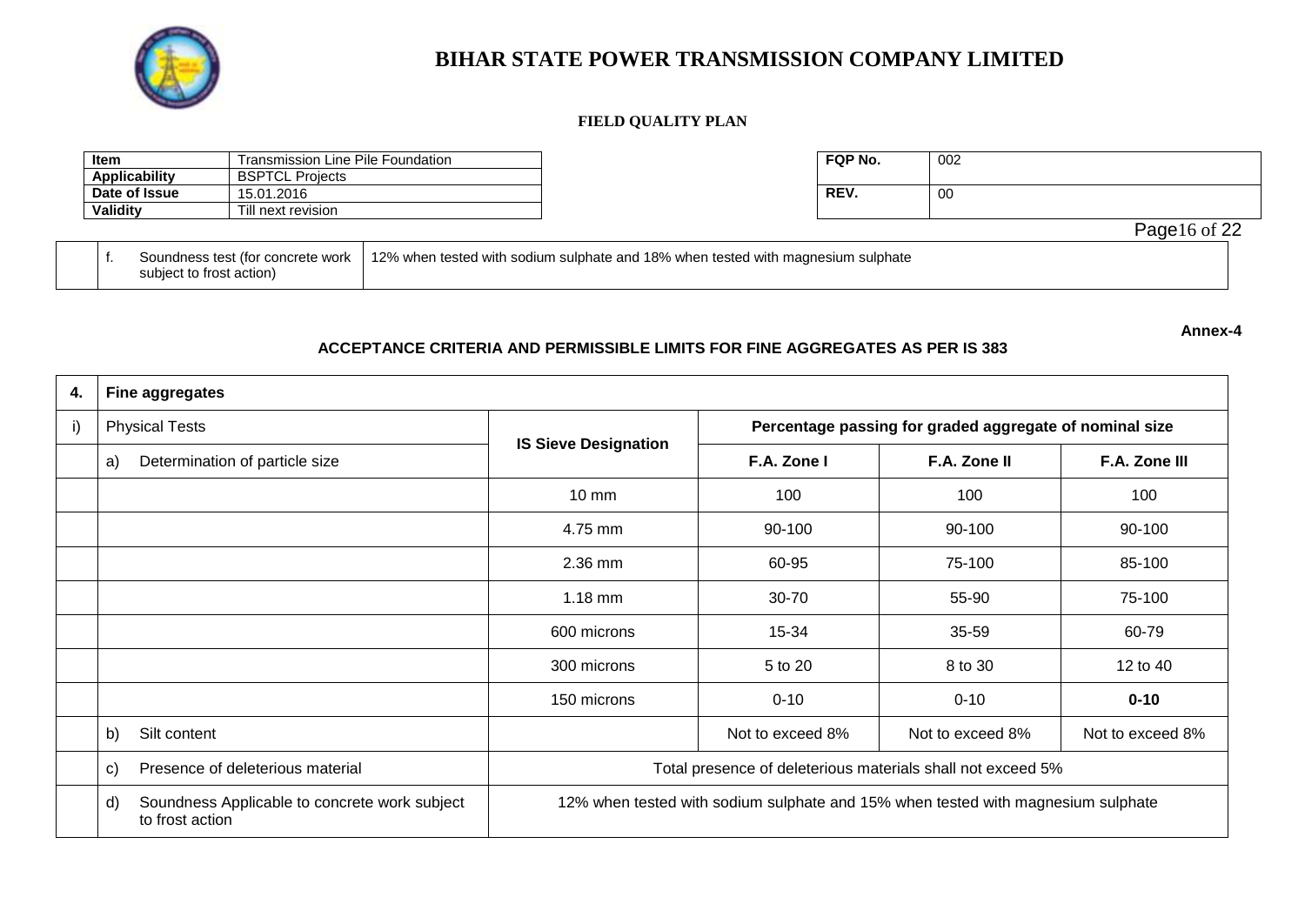

#### **FIELD QUALITY PLAN**

| <b>Item</b>   | Transmission Line Pile Foundation | FQP No. | 002 |
|---------------|-----------------------------------|---------|-----|
| Applicability | <b>BSPTCL Projects</b>            |         |     |
| Date of Issue | 15.01.2016                        | REV.    | 00  |
| Validity      | Till next revision                |         |     |

| FQP No. | 002 |
|---------|-----|
| REV.    | 00  |

Page17 of 22 Annex-5

### **ACCEPTANCE CRITERIA AND PERMISSIBLE LIMITS FOR CONCRETE WORK**

| Concrete | Workability<br>a)          | Slump shall be recorded by slump cone method and it shall between 100 - 150 mm. |
|----------|----------------------------|---------------------------------------------------------------------------------|
|          | Compressive strength<br>b) | As per IS:456                                                                   |

#### **Notes:**

1) For design concrete mixes of grade M25, 28 days compressive strength for concrete shall be as per IS:456. The minimum cement content should be 400kg/cum of concrete. In case of piles subsequently exposed to free water or in case of piles where concreting is done under water or drilling mud using methods other than the tremie , 10% extra cement over that required for the design grade of concrete at the specified slump shall be used subject to minimum quantity of cement specified above

2) ACCEPTANCE CRITERIA BASED ON 28 DAYS COMPRESSIVE STRENGTHS FOR DESIGN MIX CONCRETE: AS PER Table-11 of IS;456 as given below:

| <b>Specified Grade</b> | Mean of the Group of 4 Non-Overlapping consecutive test results in N/sq mm                                           | Individual Test Results in N/sq mm |
|------------------------|----------------------------------------------------------------------------------------------------------------------|------------------------------------|
| M 20 or above          | Shall greater than or equal to $fck+0.825$ x established standard deviation (rounded<br>off to nearest 0.5 N/sq mm)* | $\ge$ fck – 3 N/sq mm              |
|                        | 0r                                                                                                                   |                                    |
|                        | $Fck + 3 N/sq mm$ , whichever is greater                                                                             |                                    |

\* Established value of standard deviation shall be determined based on Note of Table-11 of IS:456

- 3) 53 Grade cement shall be used after obtaining specific approval of the Engineer in charge.
- 4) Portland slag cement conforming to IS: 455 may be used as per Technical Specification.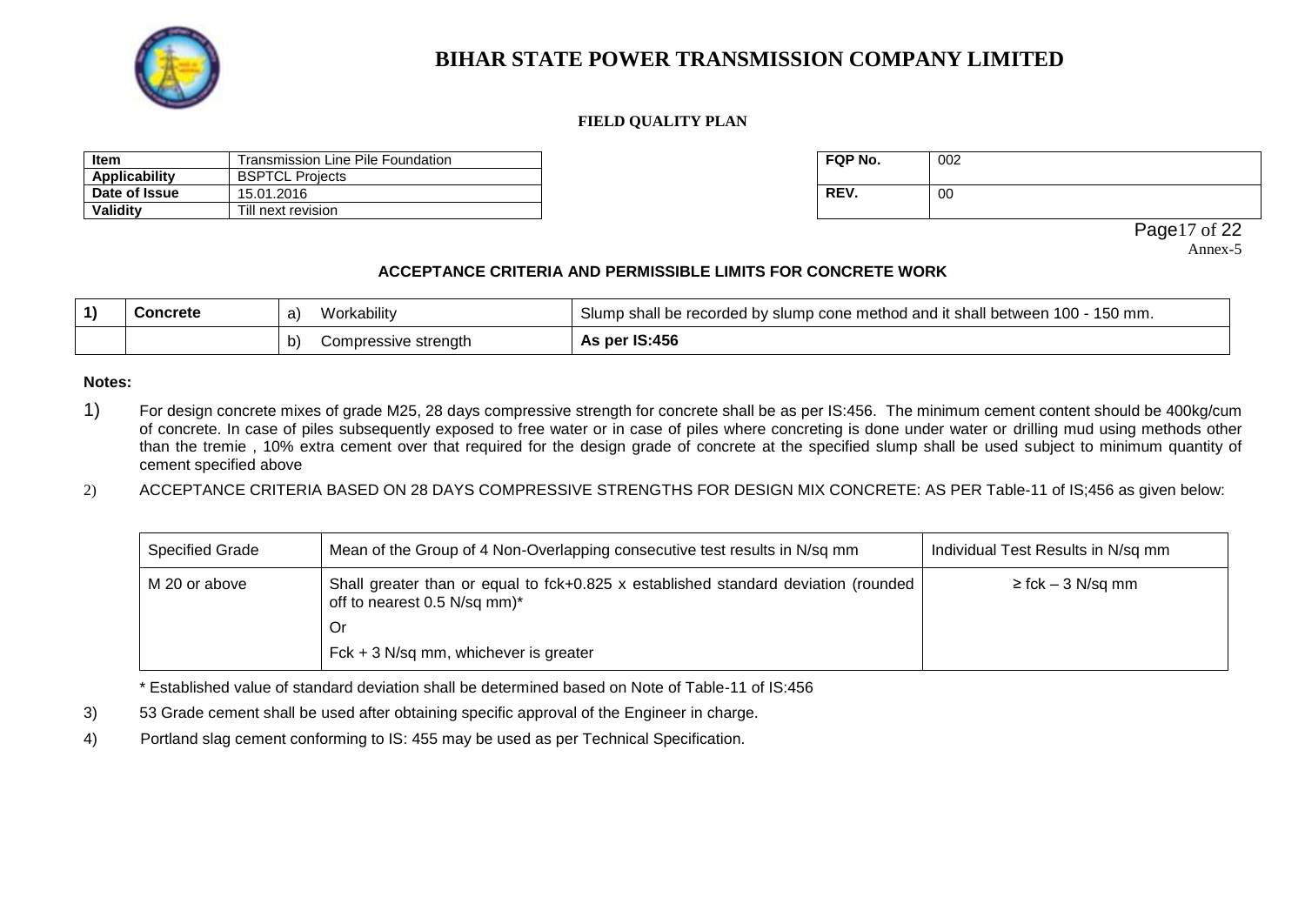

### **FIELD QUALITY PLAN**

| Item          | Line Pile Foundation<br>Transmission i | FQP No. | 002 |
|---------------|----------------------------------------|---------|-----|
| Applicability | <b>BSPTCL Projects</b>                 |         |     |
| Date of Issue | 15.01.2016                             | REV.    | 00  |
| Validity      | Till next revision                     |         |     |

| FQP No. | 002 |
|---------|-----|
| REV.    | 00  |

Page18 of 22

### **Annex-6**

# **ACCEPTANCE CRITERIA AND PERMISSIBLE LIMITS FOR MILD STEEL LINER**

| S. No. | Name of the test       | Mild steel as per IS 2062<br>(Fe410WA grade)           |  |
|--------|------------------------|--------------------------------------------------------|--|
| i)     | Chemical analysis test | Carbon(For 6mm thick) 0.23% Max.                       |  |
|        |                        | Manganese<br>1.50%                                     |  |
|        |                        | Sulphur<br>0.05%                                       |  |
|        |                        | Phosphorus<br>0.05%                                    |  |
|        |                        | Silicon<br>0.4%                                        |  |
|        |                        | Carbon Equivalent = $0.42\%$ for semi killed or killed |  |
| ii)    | Physical tests         | Ultimate Tensile stress = 410 N/Sq.mm. (min.)<br>a)    |  |
|        |                        | Yield stress 250 N/Sq.mm. (min.)<br>b)                 |  |
|        |                        | Percentage of elongation 23%<br>C)                     |  |
| iii)   | Bend & Rebend tests    | Pass                                                   |  |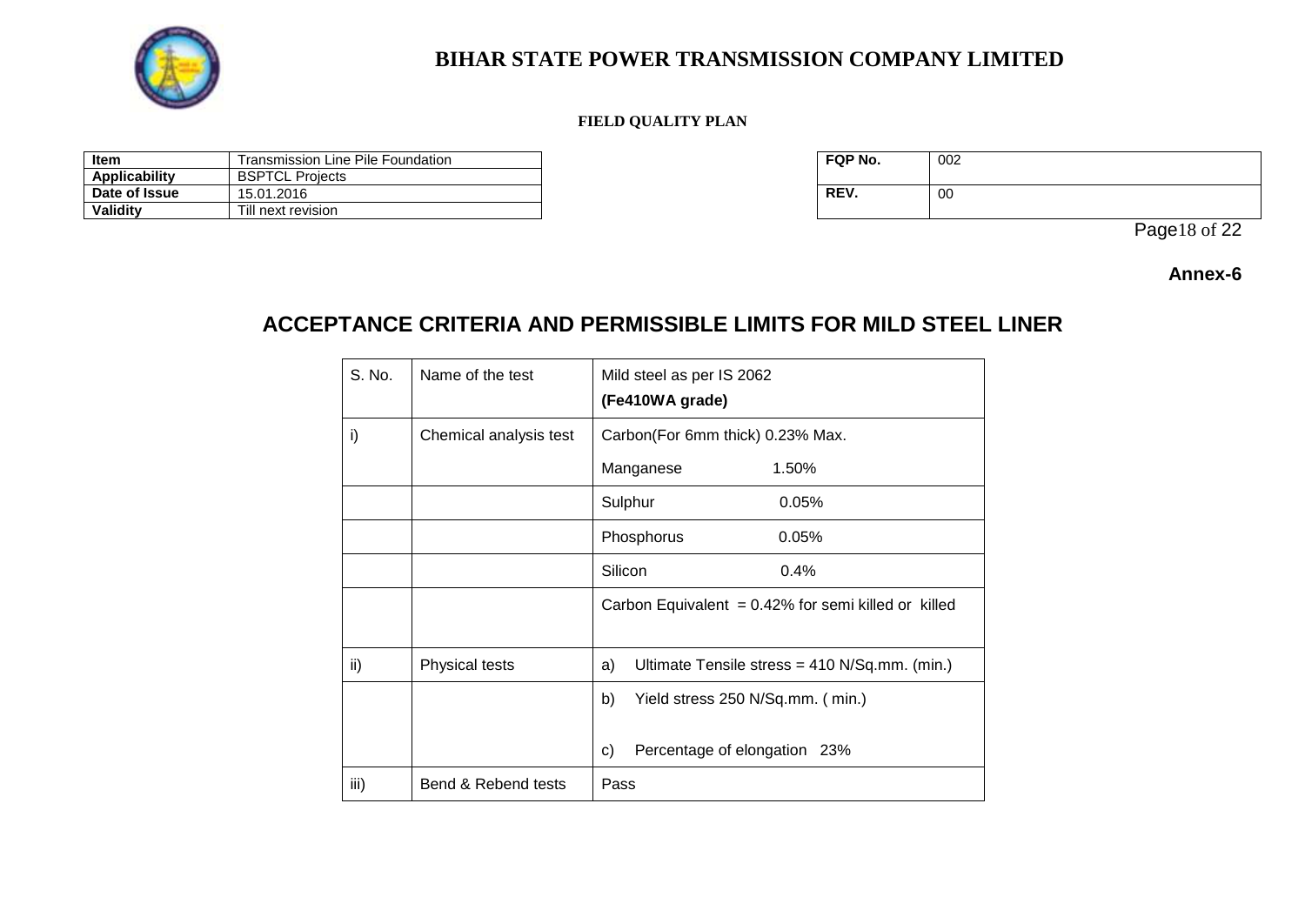

#### **FIELD QUALITY PLAN**

| Item                 | Transmission Line Pile Foundation | FQP No. | 002 |
|----------------------|-----------------------------------|---------|-----|
| <b>Applicability</b> | <b>BSPTCL Projects</b>            |         |     |
| Date of Issue        | 15.01.2016                        | REV.    | 00  |
| Validitv             | Till next revision                |         |     |

| FQP No. | 002 |
|---------|-----|
| REV.    | 00  |

Page19 of 22

### **General Notes:**

- 1) This standard Field Quality Plan is not to limit the supervisory checks which are otherwise required to be carried out during execution of work as per drawings/Technical specifications etc.
- 2) All materials under supply contract should have D.I. before they are erected.
- 3) Contractor shall be responsible for implementing/documenting the FQP. Documents shall be handed over by the contractor to BSPTCL after the completion of the work.
- 4) Project incharge means over all incharge of work. Site In-charge means in-charge of the line. Section in-charge means incharge of the section.

Site Engineer's responsibility may be allocated to Site JE, with the approval of Regional Head, only in such cases where, Site Engineer is not in position.

- 5) In case of deviation the approving authority will be one step above the officer designated for acceptance in this quality plan subject to minimum level of Line incharge.
- 6) Acceptance criteria and permissible limits for tests are indicated in the Annexures. However for further details/tests BSPTCL specification and relevant Indian standards shall be referred.
- 7) Tests as mentioned in this FQP shall generally be followed. However E.I.C. reserves the right to order additional tests wherever required necessary at the cost of the agency.
- 8) All counter checks/tests by BSPTCL shall be carried out by BSPTCL's officials atleast at the level of Line Engr.
- 9) The authorized dealer means the dealer whose names are listed in the main producer's web site or certified by the main producers.
- 10) Accepting Authority for testing Laboratory shall be Regional Head.
- 11) Mobile Testing Labs owned by the contractor may also be acceptable if their facilities meet the testing requirements and the testing equipments are properly calibrated at Third Party Labs where testing/calibration is to be carried out should be accredited by NABL or an agency operating in line with ISO/IEC 17011 and having full membership & MRA of ILAC/APLAC, subject to approval of project In-charge**.**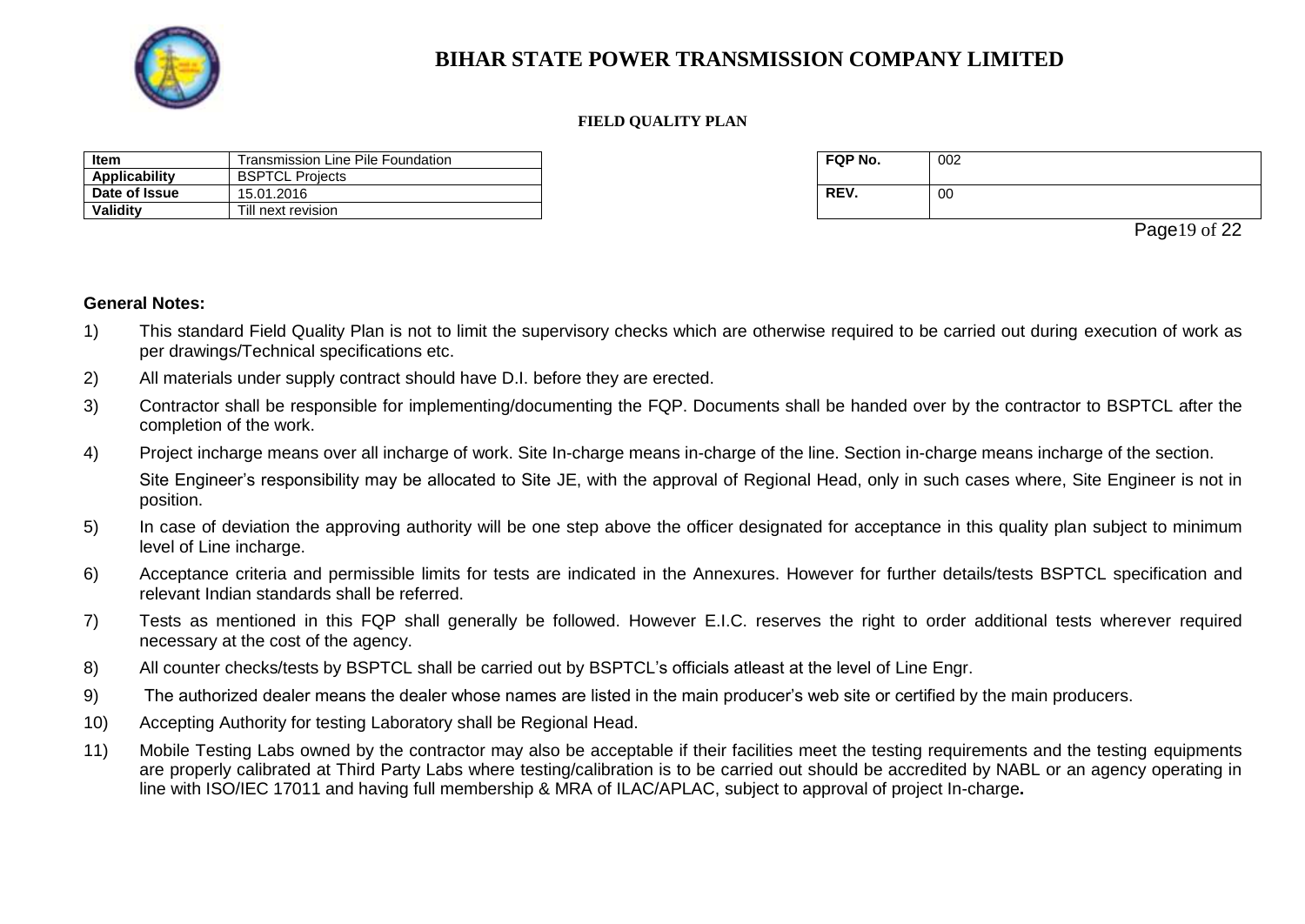

#### **FIELD QUALITY PLAN**

| Item                 | Transmission Line Pile Foundation | <b>FQP No.</b> | 002 |
|----------------------|-----------------------------------|----------------|-----|
| <b>Applicability</b> | <b>BSPTCL Projects</b>            |                |     |
| Date of Issue        | 15.01.2016                        | REV.           | 00  |
| Validity             | Till next revision                |                |     |

| FQP No. | 002 |
|---------|-----|
| REV.    | 00  |

Page<sub>20</sub> of 22

12) **READYMIX CONCRETE (RMC) IS ACCEPTABLE FOR USE. HOWEVER, SITE INCHARGE SHALL APPROVE THE SOURCE OF MATERIALS TO BE USED FOR RMC .The documentation to be maintained shall be as per IS 4926:2003 i.e i) Information to be supplied by the purchaser (clause 7)**

**ii) Information to be supplied by the producer (clause 8)**

**iii) Sampling for concrete strength should be one set of 3 nos of cubes for every 50 cu.m or part thereof for each day of concreting and 28 days compressive strength shall be tested in line with IS:456.**

- 13) Epoxy coating on reinforcement steel wherever required shall be done as per IS 13620.
- 14) Cement is to be used in the order it is delivered (ie. First in First Out). Cement bought to works shall not be more than 6 weeks old from the date of manufacture. In case the cement remains in storage for more than 3 months, the cement shall be retested before use and shall be rejected, if it fails to conform to any of the requirements given in the relevant Indian Standard. Cement shall be packed in bags and stored in accordance with the provisions in IS -4082.
- 15) If e-mail facility is not available in BSPTCL approved Lab, report may be collected directly by BSPTCL / Speed Post / Registered Post / UPC.
- 16) In case any Laboratory refuses to allow BSPTCL representative for witnessing the test, same shall be taken in writing and approved by BSPTCL-HQ.
- **17) Bidders should thoroughly go through the QAP, MQP & FQP prior to submission of proposal of bids. No extra claim on account of implementation of this QAP, MQP & FQP under any circumstances shall be entertained. All destructive tests, wherever required in compliance of the MQP & FQP shall be done by the contractor without extra cost implications. These MQP & FQP shall be applicable for all the contracts. However the BSPTCL reserves the rights to waive off any testing at its discretion in the interest of the progress of the projects.**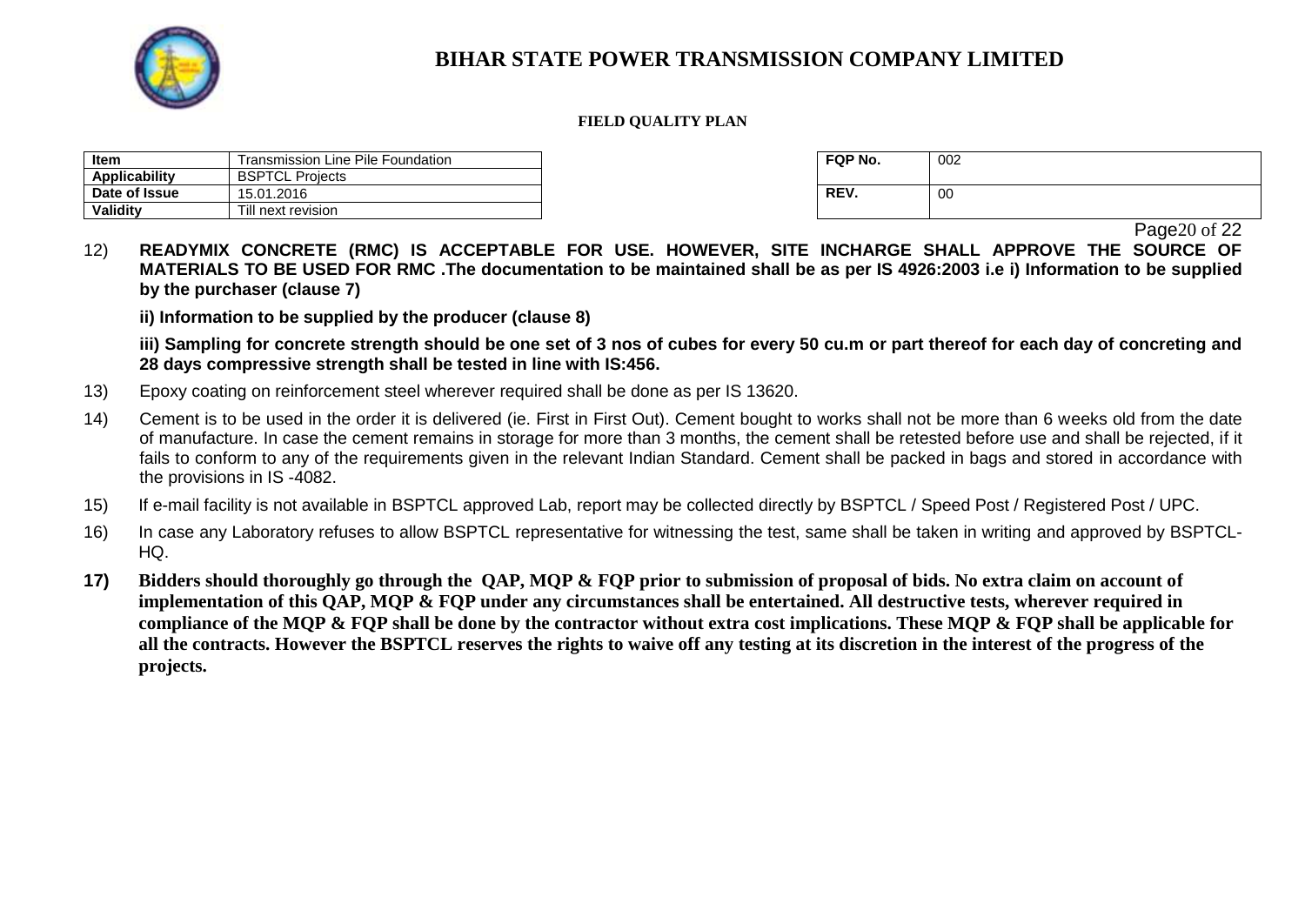

#### **FIELD QUALITY PLAN**

| Item          | Line Pile Foundation<br>Transmission | <b>FQP No.</b> | 002 |
|---------------|--------------------------------------|----------------|-----|
| Applicability | <b>BSPTCL</b><br>Proiects            |                |     |
| Date of Issue | 15.01.2016                           | REV.           | 00  |
| Validity      | Till next revision                   |                |     |

| FQP No. | 002 |
|---------|-----|
| REV.    | 00  |

 Page21 of 22 **Annex-7**

### **ENGINEERING GUIDE LINE FOR CHECKING / ACCEPTING SOIL INVESTIGATION REPORT:**

Following are the guide line for checking and accepting the soil investigation report:

The soil investigation shall be carried out in line with the Technical Specification. The detailed soil Investigation Report should be signed by the soil investigating agency, Line Contractor and BSPTCL's Site Engineer and following points should be checked in the soil investigation report :

### **1) Normal Locations :**

- a) Soil investigation report should contain the bore Log sheet indicating the variation of different soil strata.
- b) The Bearing capacity, Bulk density ( $\gamma$ ), Submerged Density( $\gamma_{Sub}$ ), angle of repose ( $\delta$ ) in dry as well as wet condition and Angle of internal friction  $(\phi)$  for different soil layers including at 3m depth shall be indicated in the Soil investigation report.
- c) Present water table and history of variation of water table at the tower location shall be indicated in the soil investigation report.
- d) Classification of foundation should be indicated based on the water table , Bearing capacity, Swelling Index, Soil type and the value of angle of  $r^2$  repose ( $\delta$ ) in line with parameters indicated in the standard foundation drawings.

### **2) River Crossing /Special Locations:**

- a) A sketch indicating profile of river crossing locations with borehole positions shall be indicated in the soil investigation report.
- b) Maximum discharge, Maximum velocity and Highest Flood Level (HFL) data (authenticated) of the river shall be enclosed in the Soil Investigation Report.
- c) Comprehensive Bore log Sheet indicating the depth of different Strata, Soil type , SPT value & water table for each bore hole is to be indicated in the soil investigation report.